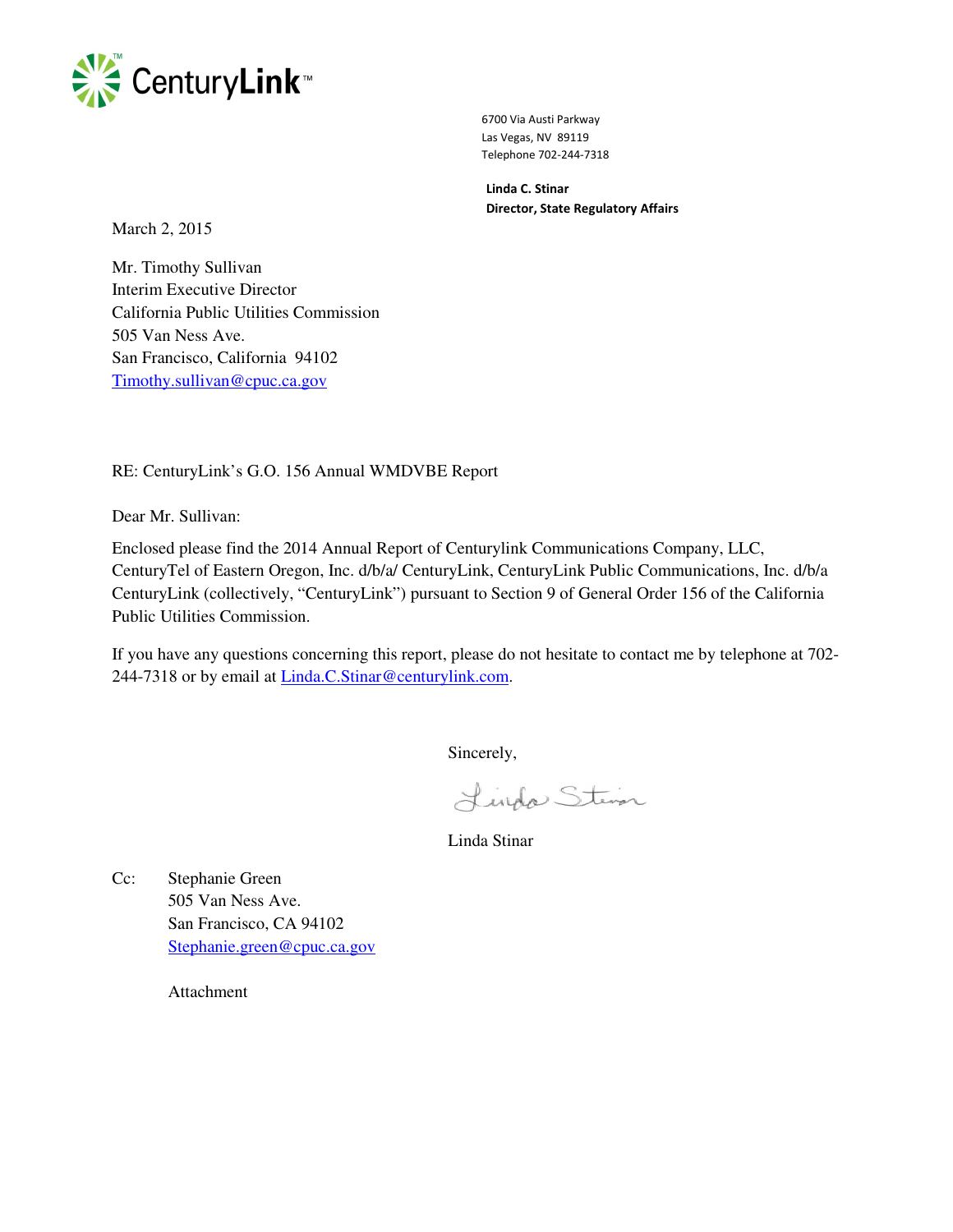# **WMDVBE CALIFORNIA ANNUAL REPORT/ANNUAL PLAN TABLE OF CONTENTS**

Description Page

No.

### **2014 ANNUAL REPORT**

|       | 9.1.1 Description of WMDVBE Program Activities - Internal and External                                           | $\overline{2}$ |
|-------|------------------------------------------------------------------------------------------------------------------|----------------|
|       | 9.1.2 Summary of WMDVBE Purchases and/or Contracts, with Breakdowns<br>Ethnicity, Product and Service Categories | 8              |
|       | 9.1.3 WMDVBE Program Expenses                                                                                    | 13             |
|       | 9.1.4 Description of Progress in Meeting or Exceeding Set Goals                                                  | 14             |
|       | 9.1.5 Summary of Utilization of WMDVBE Subcontractors                                                            | 15             |
|       | 9.1.6 A list of WMDVBE Complaints and Current Status                                                             | 16             |
|       | 9.1.7 Elimination of Excluded Categories                                                                         | 17             |
| 9.1.8 | Description of Efforts to recruit WMDVBE Suppliers in Low Utilization Categories                                 | 18             |
| 9.1.9 | Support for Excluded Categories Included with 9.1.7                                                              | 20             |
|       | 10.1.1 Short-term, Mid-Term and Long-Term Goals                                                                  | 21             |
|       | 10.1.2 Description of WMDVBE Planned Program Activities - Internal and External                                  | 22             |
|       | 10.1.3 Plans for Recruiting WMDVBE Suppliers in Low Utilization Areas                                            | 23             |
|       | 10.1.5 Plans for Subcontracting                                                                                  | 24             |
|       | 10.1.6 Plans for Complying with WMDVBE Program Guidelines                                                        | 25             |

### **ATTACHMENTS**

**A.** Supplier Diversity Program Document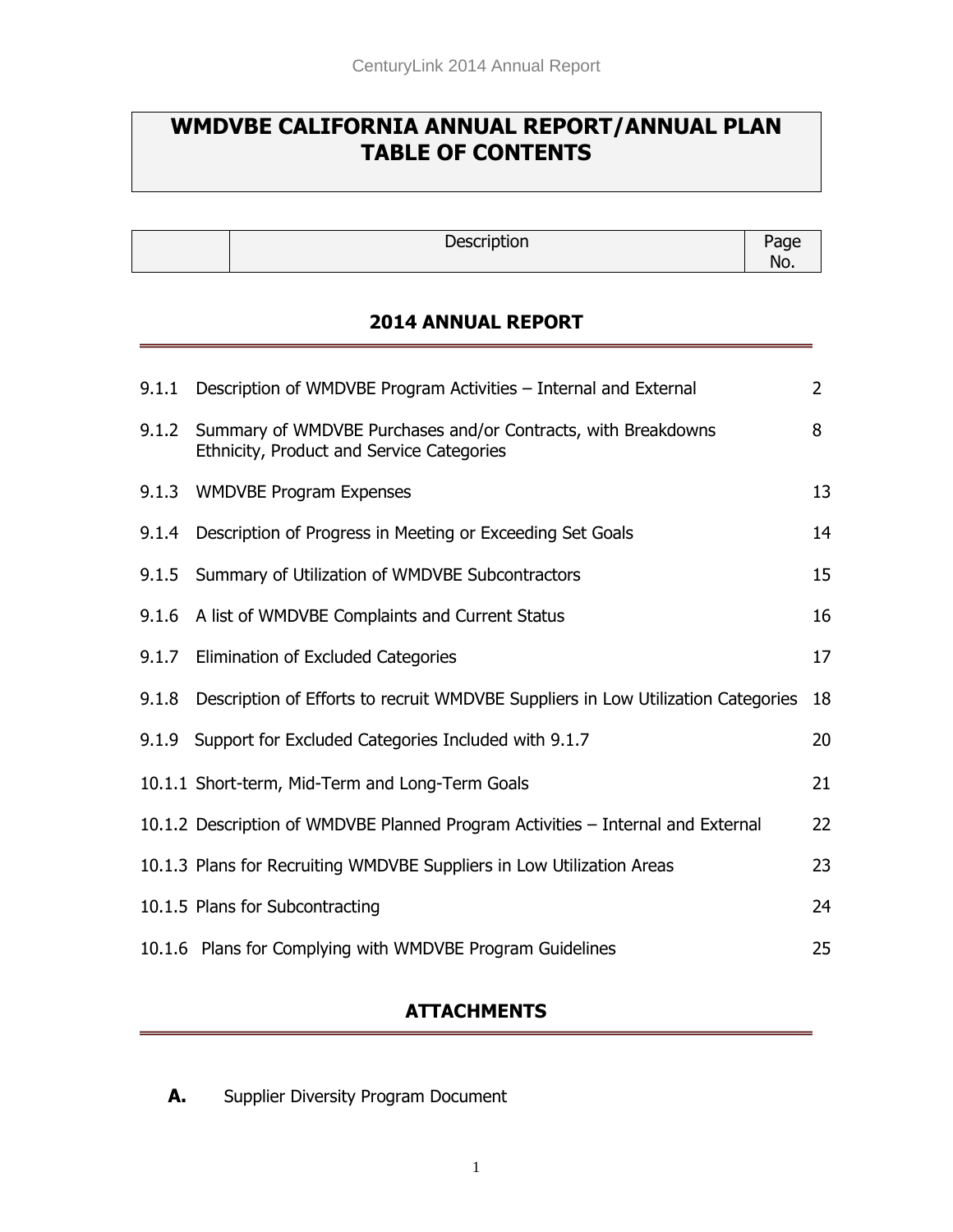### **2014 ANNUAL REPORT**

#### Section 9.1.1

#### **INTERNAL MINORITY, WOMEN and DISABLED VETERAN BUSINESS ENTERPRISES ("MWDVBE") PROGRAM ACTIVITIES<sup>1</sup>**

#### **A. Introduction**

CenturyLink's Supply Chain organization values all supplier contributions and recognizes their individual importance. Minority, Women and Disabled Veteran Business Enterprises ("MWDVBE") are a vital part of the CenturyLink's supplier base and are integral to customer satisfaction. CenturyLink has active participation of its senior officers, management, and business units to deliver its MWDVBE programs, and is very committed to supplier diversity.

CenturyLink is proud of its 2014 MWDVBE results. At the corporate level, CenturyLink spent over 14% of its total discretionary spending with MWDVBE suppliers. Our spend with diverse vendors in CA represents 9.68 %.

### **B. CenturyLink's Internal MWDVBE Program Activities**

1. As part of CenturyLink's Supply Chain Organization, CenturyLink maintains a dedicated Supplier Diversity team to implement and manage CenturyLink's MWDVBE Supply Chain program. CenturyLink's Supplier Diversity team focuses specifically on:

- Using MWDVBE firms in direct contracting;
- Encouraging primary contractors to use MWDVBEs as subcontractors;
- Assisting MWDVBEs in the formation of creative alliances that result in their doing business with CenturyLink.

To achieve these goals, and to assure continued opportunities and growth for MWDVBE suppliers, the Supplier Diversity team collaborates with CenturyLink's Supply Chain Organization's strategic sourcing managers, who oversee the daily management and

 $\overline{a}$ <sup>1</sup> CenturyLink uses the terminology "Minority, Women and Disabled Veteran Business Enterprises (MWDVBE)" when referring to its supplier diversity program.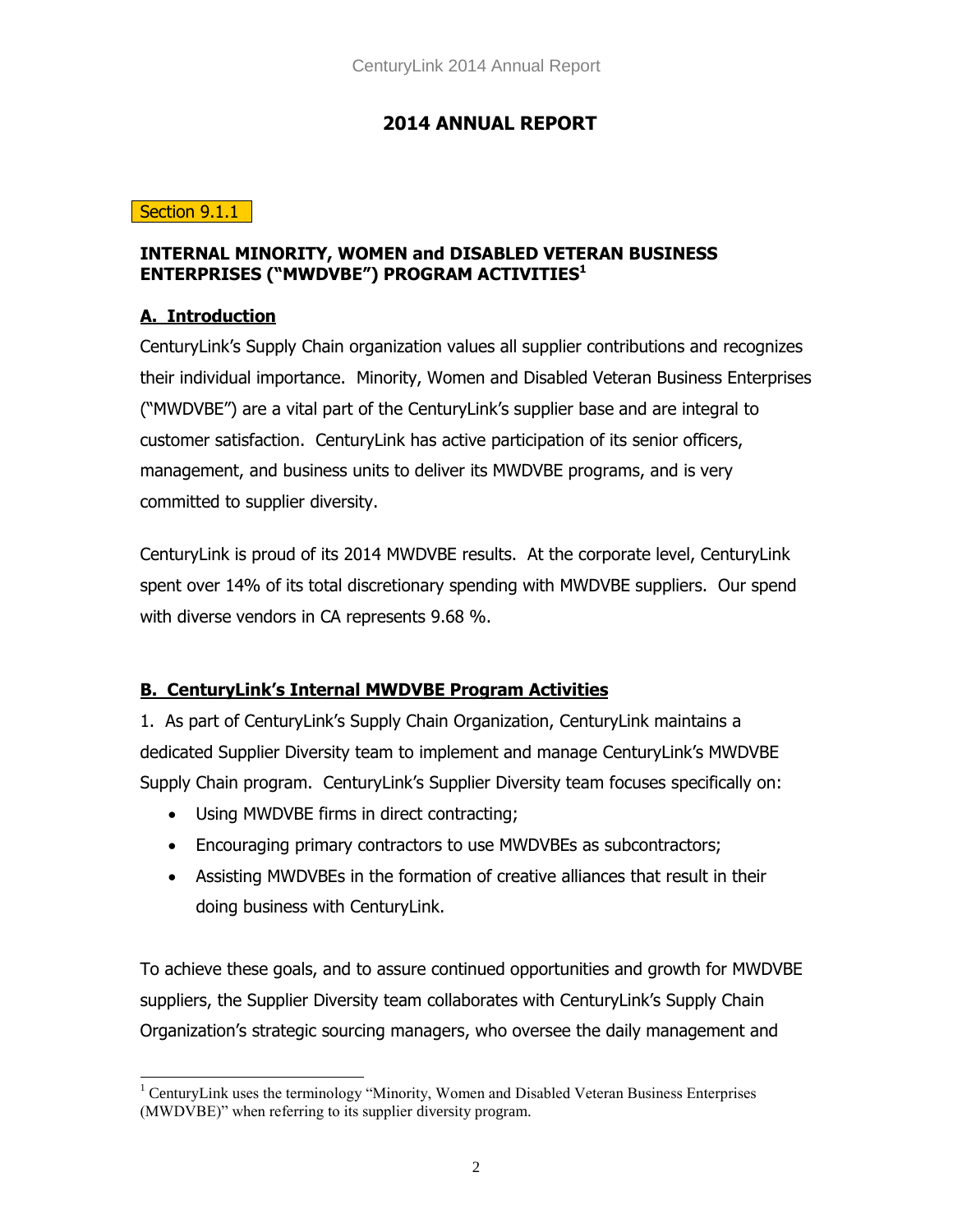#### CenturyLink 2014 Annual Report

strategic relationships with prime minority and non-minority suppliers. CenturyLink's Supplier Diversity team meets regularly with the strategic sourcing teams to provide assistance with any MWDVBE issues or questions; to assist with the Request for Proposal ("RFP") bidding processes; and to ensure that the strategic sourcing teams understand and incorporate CenturyLink's MWDVBE initiatives in contracts with CenturyLink. The Supplier Diversity team also works directly with managers in CenturyLink's business units to ensure personnel involved in Supply Chain decisions are trained in the use of MWDVBE suppliers.

Following are highlights of CenturyLink's internal MWDVBE program activities that are conducted by CenturyLink's Supplier Diversity team :

- Continued focus and communications of CenturyLink MWDVBE corporate policies and initiatives to ensure opportunities and utilization of MWDVBEs at CenturyLink.
- Tracking and reporting direct contracting and subcontracting spending with MWDVBE suppliers to CenturyLink leadership, CenturyLink Supply Chain Organization, and CenturyLink business units
- Maximizing opportunities and participation by MWDVBEs by providing information and introducing MWDVBE suppliers to CenturyLink's Supply Chain strategic sourcing teams.
- . Preparing compliance reports on the utilization and business development of MWDVBEs for many organizations including Public Utilities Commissions, State Governments, corporate customers, and community based organizations and special interest groups.
- Monitoring CenturyLink's prime contractors' quarterly MWDVBE subcontracting activity in support of CenturyLink's Supply Chain/Supplier Diversity subcontracting policy and Supply Chain requirements.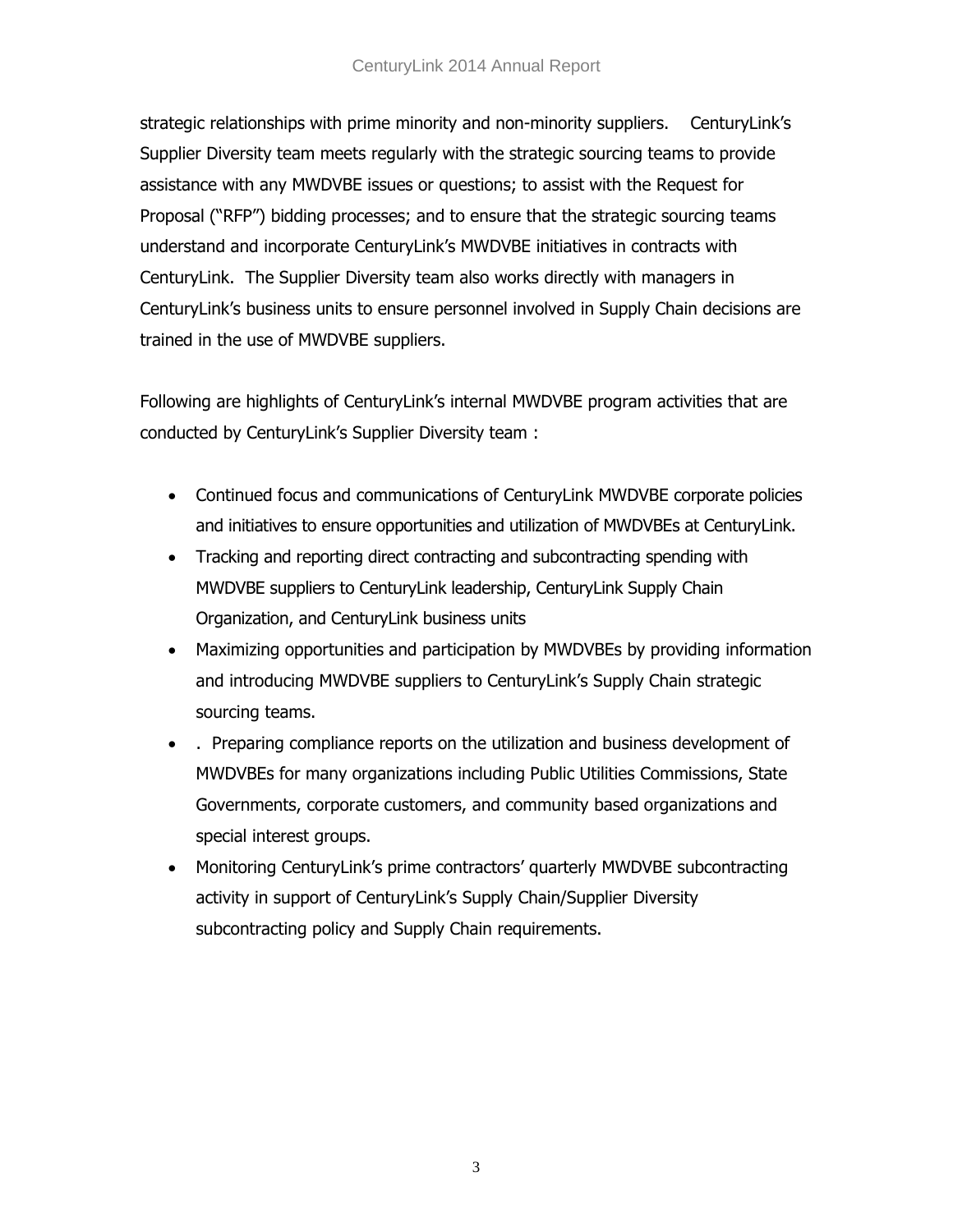### **2. Enhanced Capability to Identify and Track MWDVBE Supplier Data**

CenturyLink's Supplier Diversity team continued to contract with 3<sup>rd</sup> party supplier to provide detailed reporting on all CenturyLink suppliers with spends greater than \$1,000.

The  $3<sup>rd</sup>$  party supplier analyzes over 10,000 CenturyLink suppliers for MWDVBE, small business, and CPUC-certified classifications. Supplier also provides SIC commodity code classifications so that CenturyLink can access more detailed information of commodity spend. CenturyLink can also access database of more than 400,000 certified diverse businesses for potential inclusion in RFPs.

In addition, the Supplier Diversity team works with  $3<sup>rd</sup>$  party supplier to provide on-line reporting capabilities for all CenturyLink prime suppliers, with whom CenturyLink spends greater than \$1M annually, to report their MWDBVE subcontracting activities. Training on the on-line reporting tool was made available quarterly in 2014 to approximately 10 prime suppliers to allow them to report their 2014 MWDVBE utilization data in a centralized system. Prime/indirect suppliers are required to report their MWDVBE spend on a quarterly basis.<sup>2</sup> CenturyLink currently has 168 prime/indirect suppliers reporting via the on-line tool.

### **3. Supplier Diversity Training**

CenturyLink's Supplier Diversity team made presentations to various business unit managers during the 2014 year. The goals of the meetings were two-fold: first, to present MWDVBE use results, and second, to reiterate the corporate commitment to the supplier diversity initiative. Information was presented about awareness of and compliance with the California Public Utilities Commission ("CPUC") General Order 156 ("G.O. 156") CenturyLink's focus includes increasing use of existing CPUC-certified

<sup>&</sup>lt;sup>2</sup> CenturyLink has adopted the Technology Industry Group (TIG) standards for reporting MWDVBE spend by direct or prime suppliers.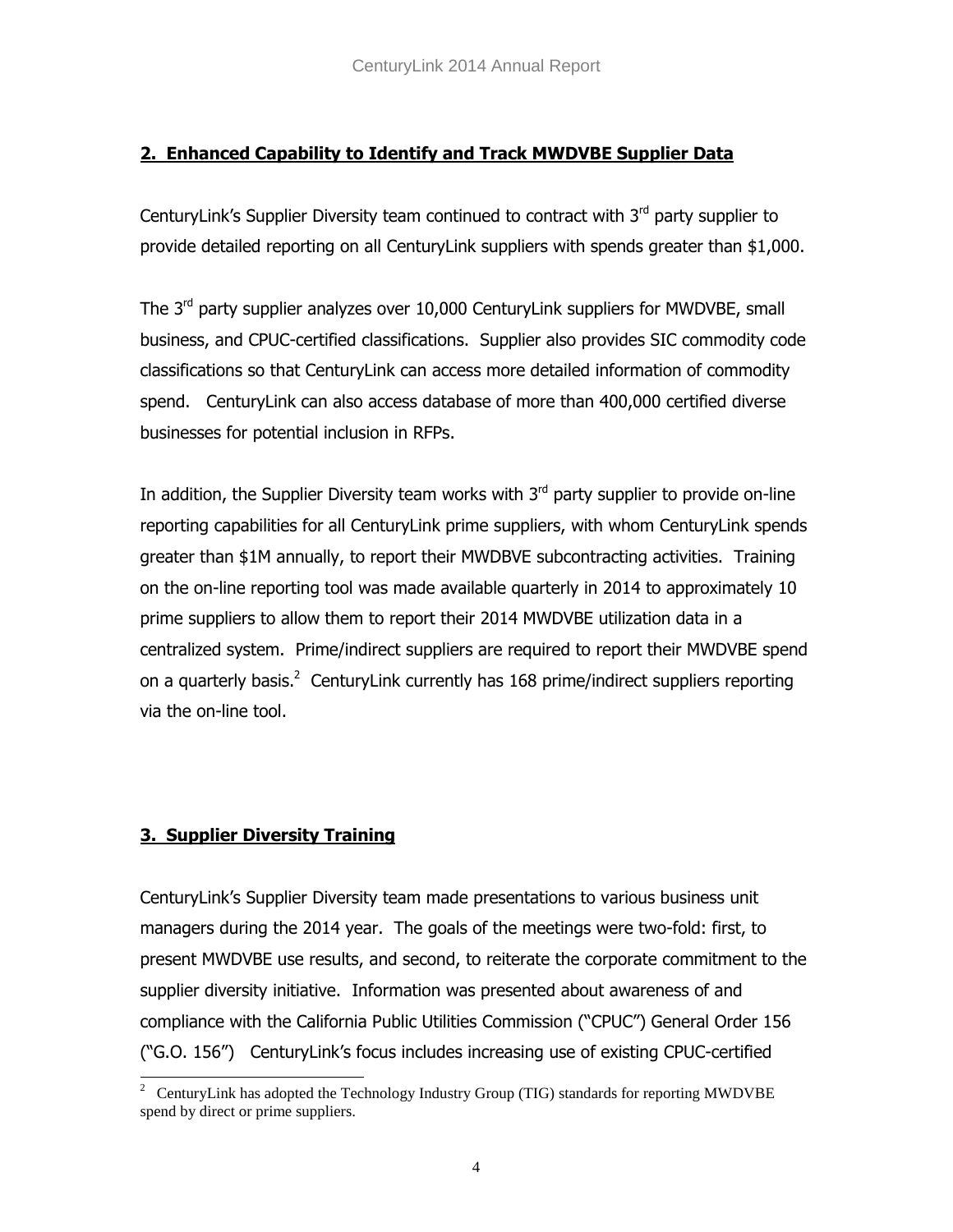suppliers at CenturyLink, and identifying existing suppliers that should be certified by the CA PUC due to business utilization in the state of California to ensure that they comply with obtaining certification. CenturyLink also emphasized the need to have CenturyLink's prime contractors utilize CPUC-certified suppliers and report on this utilization in the on-line reporting tool provided.

### **4. CenturyLink Internal Resource Groups**

CenturyLink supports a number of diversity groups made up of CenturyLink employees who have a common interest in promoting the company's diversity philosophy. These internal resource groups have as a goal to participate in community outreach activities on behalf of CenturyLink, and often refer suppliers to CenturyLink. The Resource Groups include:

ABTP – Alliance for Black Telecommunications Professionals EAGLE – Employee Association for Gays and Lesbians PAAN – Resource group for Asian and Pacific Islander employees CenturyLink FRIENDS – Resource group supporting persons with disabilities CenturyLink Women – Resource group supporting women CenturyLink Veterans – Resource group supporting veterans SOMOS (Success-Oriented Members Offering Support) – Resource group supporting Hispanic employees Voice of Many Feathers – American Indian resource group

## **C. External MWDVBE Program Activities**

In 2014, CenturyLink maintained a very strong presence in the minority business community by taking part in presentations and actively participating on various boards of directors, at conferences and other minority-focused business events, and engaged in the following activities as part of its MWDVBE program:

NMSDC Regional Program Managers Seminar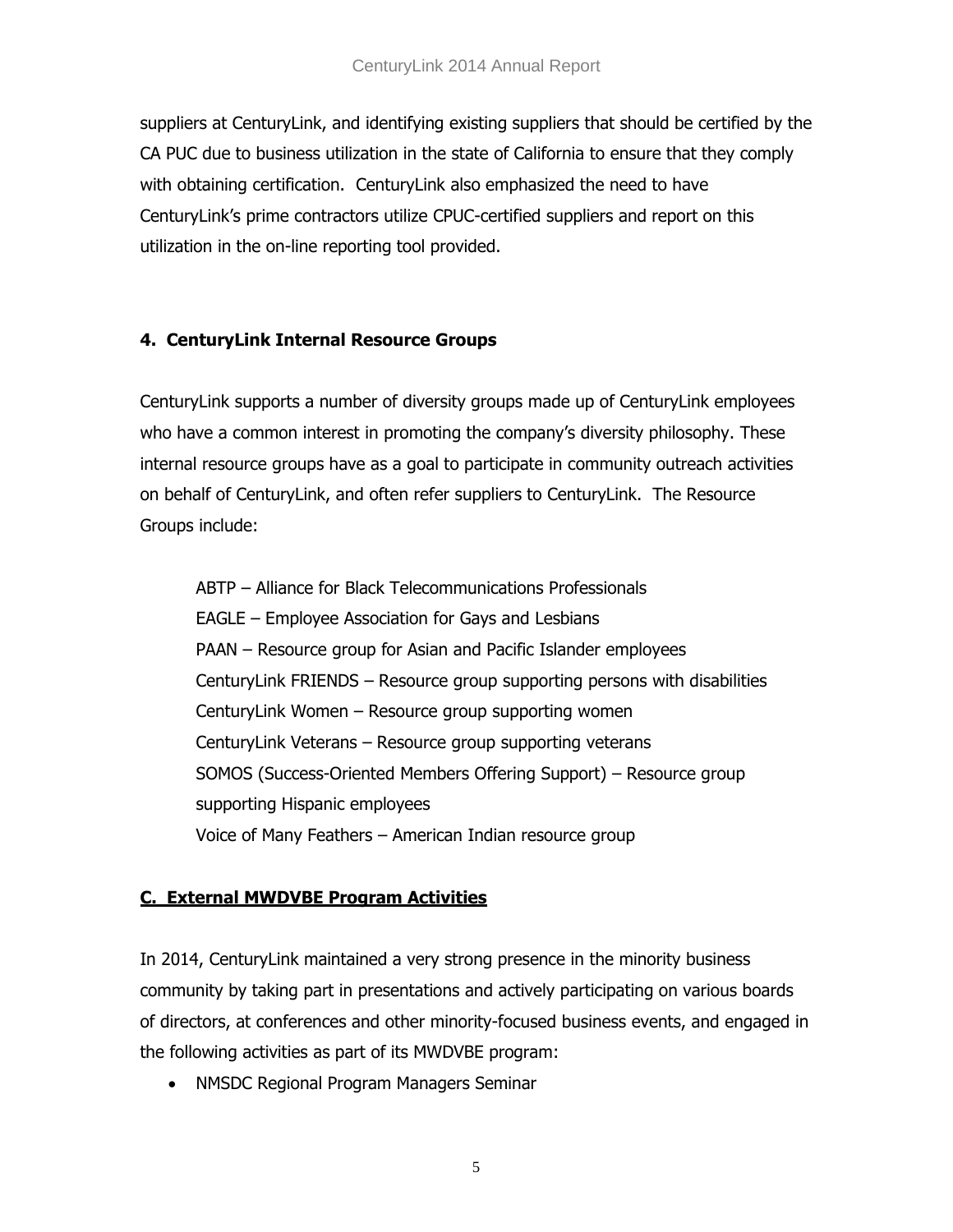- National Minority Supplier Development Council Annual Procurement Conference
- National Veterans Small Business Conference
- Women's Business Enterprise National Council Annual Conference

# **A. CenturyLink's External Practices and Outreach in Support of Supply Chain from MWDVBEs**

In 2014, CenturyLink's Supplier Diversity team actively sought out MWDVBE suppliers that are California-clearinghouse-certified and was successful in identifying 2 suppliers with MBE certification status to assist in meeting our goals.

In addition, the Supplier Diversity team at CenturyLink did the following in 2014:

- Completed presentations on process to doing business with CenturyLink and provided information on procurement policies to potential l MWDVBE suppliers to encourage and instruct them concerning CenturyLink's Supply Chain practices and how they can participate as potential suppliers and be selected as suppliers to CenturyLink.
- Maintained an external CenturyLink website for potential and current suppliers, which contains information concerning becoming an MWDVBE supplier.
- Maintained strategic business relationships with minority Chambers of Commerce and other minority groups and organizations for the purpose of disseminating information about CenturyLink's program and ensured that CenturyLink is represented, visible and accessible to MWDVBEs.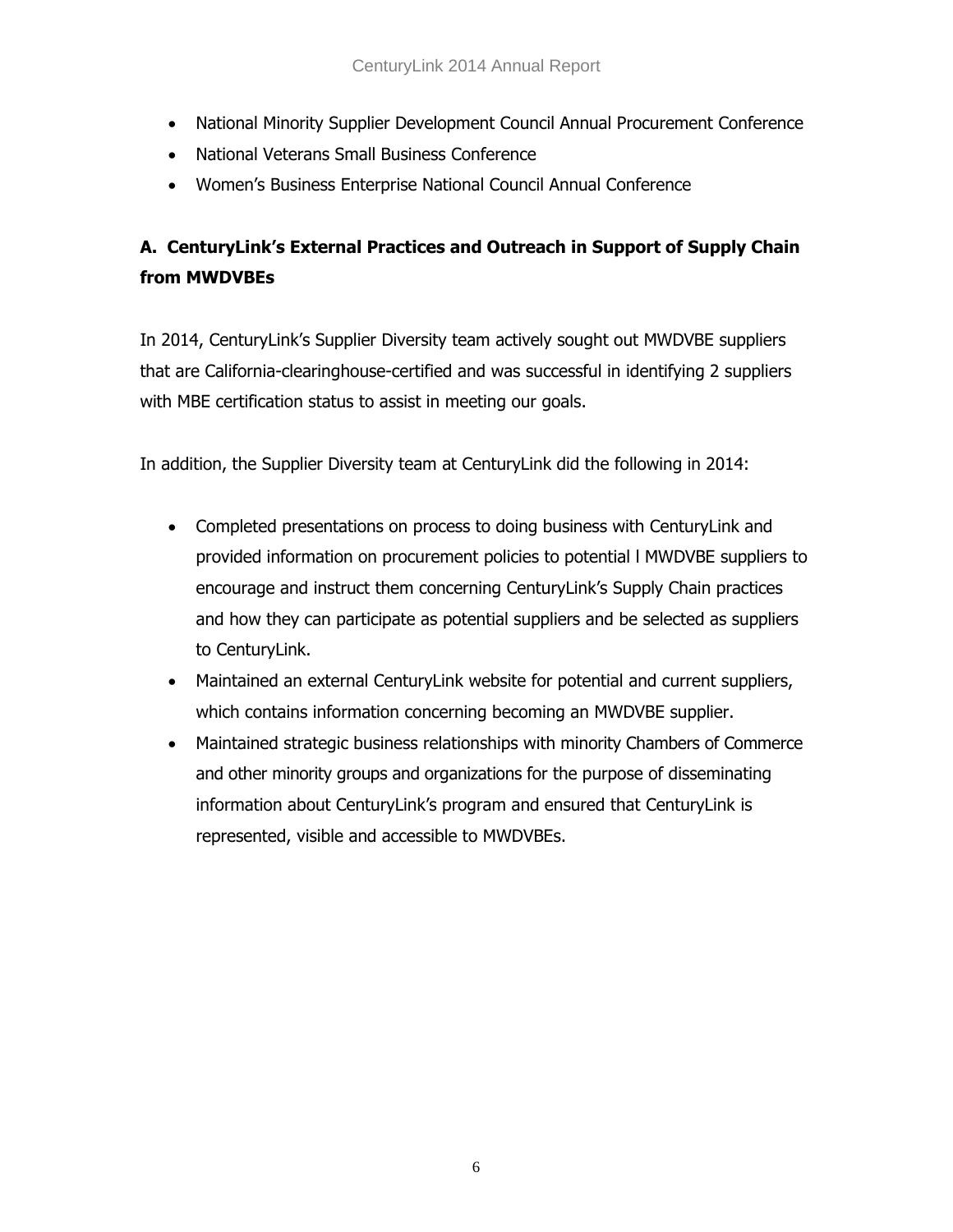**B.** CenturyLink's external outreach program included active participation in the following national and regional organizations:

- Minority Chambers of Commerce National focus
- National Minority Business Development Agency -Washington D.C.
- National Minority Supplier Development Council
- Small Business Administration
- Technology Industry Group
- Women's Business Enterprise National Council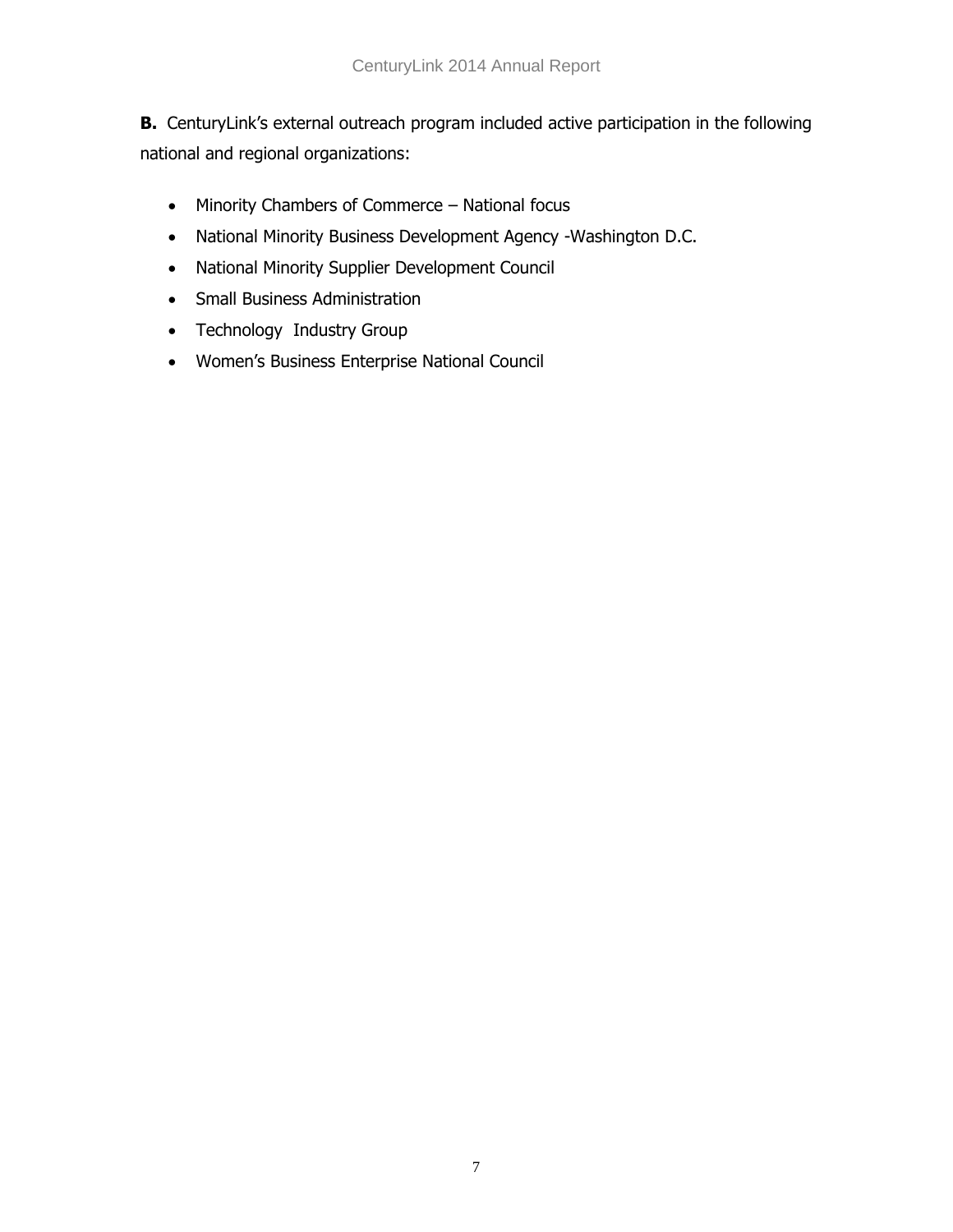

# **SUMMARY OF MWDVBE PURCHASES AND/OR CONTRACTS, WITH BREAKDOWNS BY ETHNICITY, PRODUCT AND SERVICE CATEGORIES**

The following charts provide a breakdown of CenturyLink spend in California:

### **2014 Summary of MWDVBE Purchases by Ethnicity***.*

| Gender                       | <b>Ethnicity</b>        | 2014 Spend    | % of Total CA<br><b>Supply Chain</b><br><b>Spend</b> |
|------------------------------|-------------------------|---------------|------------------------------------------------------|
| <b>FEMALE</b>                | <b>AFRICAN AMERICAN</b> | \$8,332       | 0.01%                                                |
|                              | <b>ASIAN PACIFIC</b>    | \$843,949     | 0.60%                                                |
|                              | <b>CAUCASIAN</b>        | \$445,245     | 0.32%                                                |
|                              |                         |               |                                                      |
| <b>MALE</b>                  | <b>AFRICAN AMERICAN</b> | \$799,107     | 0.57%                                                |
|                              | <b>ASIAN PACIFIC</b>    | \$11,148,927  | 7.90%                                                |
|                              | <b>HISPANIC</b>         | \$196,265     | 0.14%                                                |
|                              |                         |               |                                                      |
|                              | <b>DISABLED VETERAN</b> | \$222,788     | 0.16%                                                |
|                              |                         |               |                                                      |
| <b>MWDVBE Spend</b>          |                         | \$13,664,613  |                                                      |
| <b>Total YTD Spend in CA</b> |                         | \$141,199,283 | 9.68%                                                |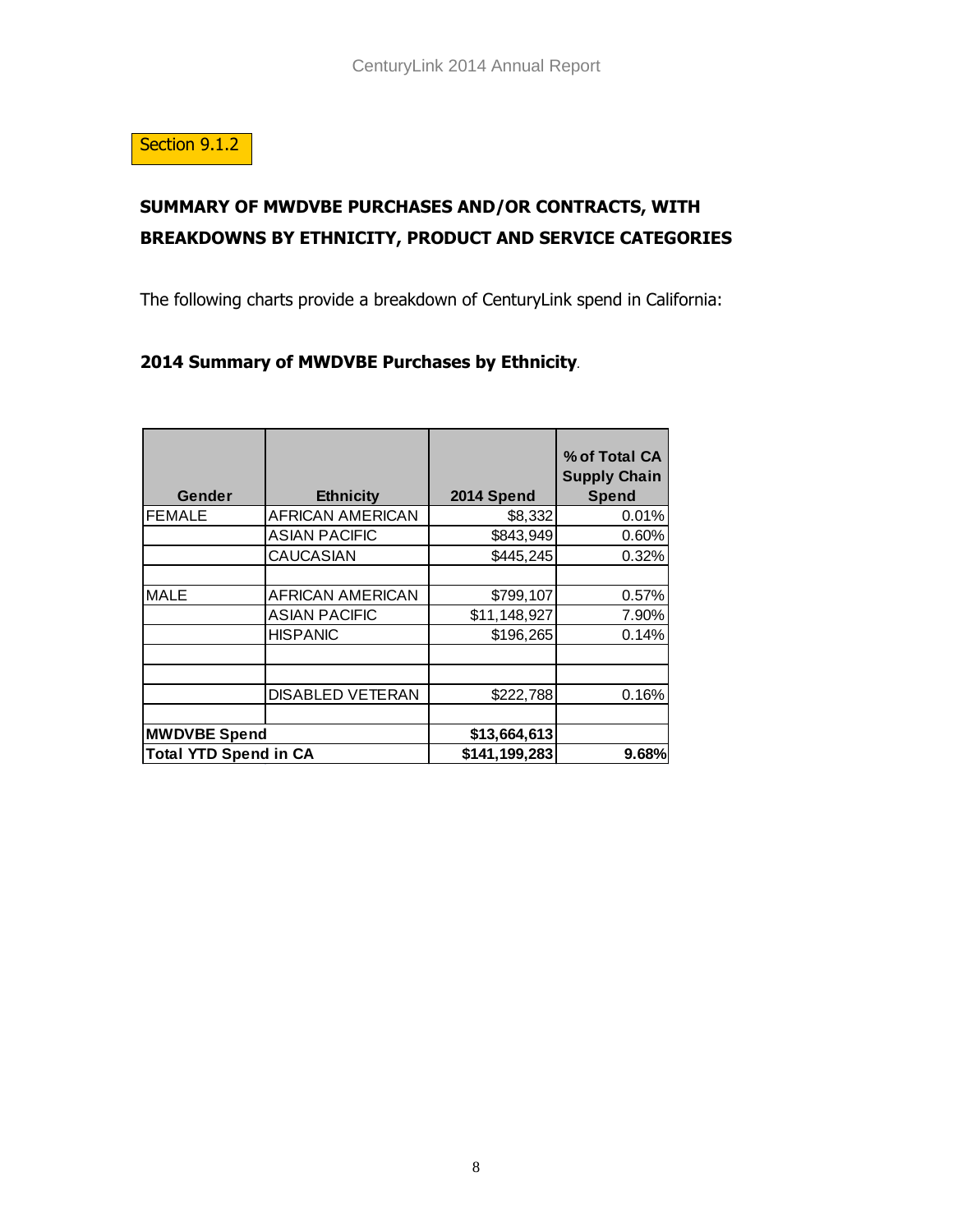| Gender                       | <b>Ethnicity</b>        | 2014 Spend           | Product/<br><b>Service</b> | % of Total CA<br><b>Supply Chain</b><br><b>Spend</b> |
|------------------------------|-------------------------|----------------------|----------------------------|------------------------------------------------------|
| <b>FEMALE</b>                | <b>CAUCASIAN</b>        |                      | \$35,425 Product           | 0.03%                                                |
|                              |                         |                      |                            |                                                      |
| <b>MALE</b>                  | <b>AFRICAN AMERICAN</b> | \$799,107 Product    |                            | 0.57%                                                |
|                              | <b>ASIAN PACIFIC</b>    | \$11,142,927 Product |                            | 7.89%                                                |
|                              | <b>HISPANIC</b>         | \$196,265 Product    |                            | 0.14%                                                |
|                              |                         |                      |                            |                                                      |
| <b>FEMALE</b>                | <b>AFRICAN AMERICAN</b> |                      | \$8,332 Service            | 0.01%                                                |
|                              | <b>ASIAN PACIFIC</b>    | \$843,950 Service    |                            | 0.60%                                                |
|                              | <b>CAUCASIAN</b>        | \$409,820 Service    |                            | 0.29%                                                |
| <b>MALE</b>                  | <b>ASIAN PACIFIC</b>    |                      | \$6,000 Service            | 0.00%                                                |
|                              | <b>DISABLED VETERAN</b> | \$222,788 Service    |                            | 0.16%                                                |
| <b>Total YTD Spend in CA</b> |                         | \$141,199,283        |                            | 9.68%                                                |

# **2014 MWDVBE Summary Products and Services**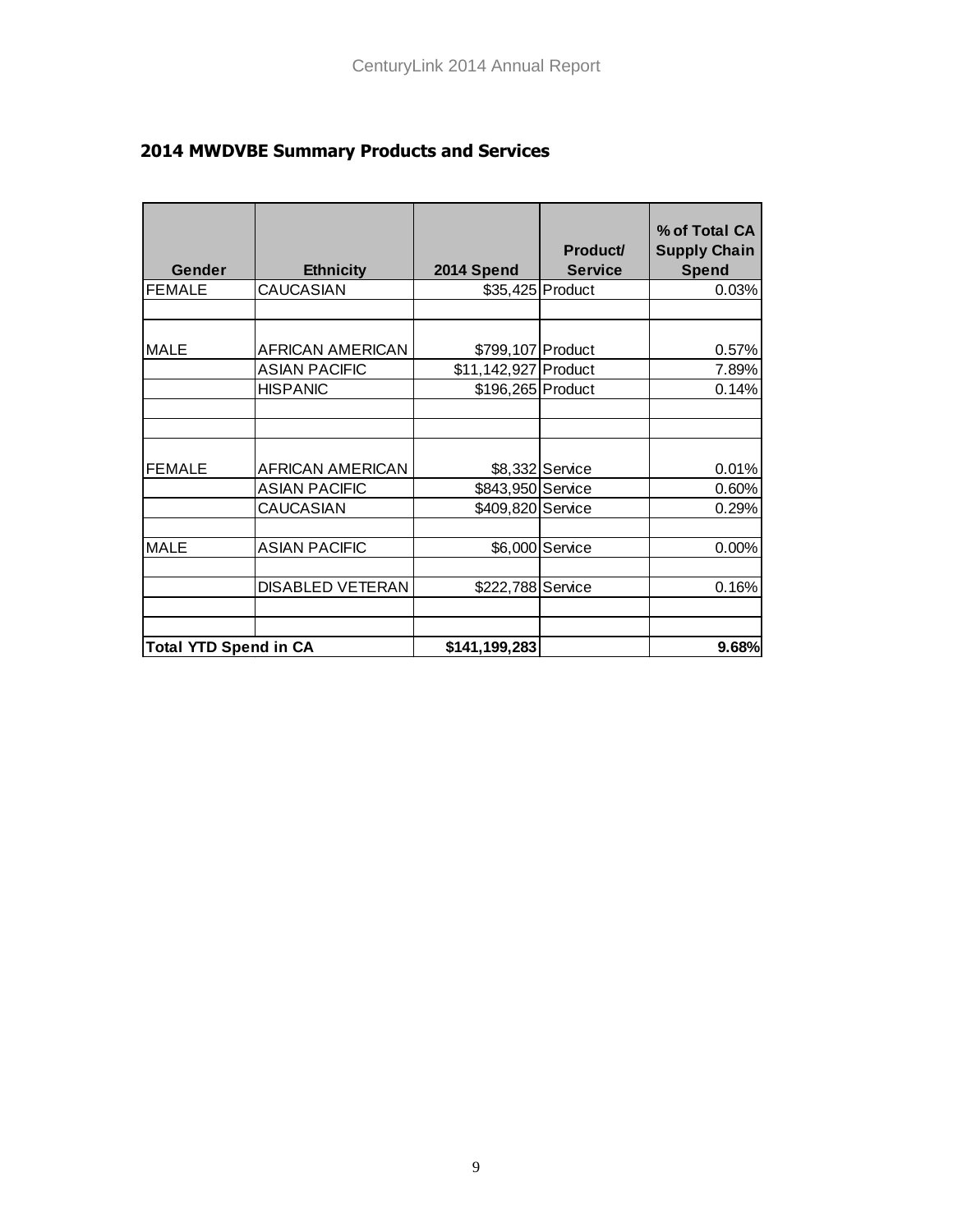# **2014 Summary of MWDVBE Purchases by SIC Code**

| <b>SIC CODE</b>                     | PRODUCT/SERVICE ETHNICITY |                           | <b>JAN-DEC SPEND</b> |
|-------------------------------------|---------------------------|---------------------------|----------------------|
| 16 Heavy Construction, ex. Building | Service                   | <b>CAUCASIAN FEMALE</b>   | 350.00               |
|                                     |                           |                           |                      |
|                                     |                           |                           |                      |
| 17 special trade contractor         | Product                   | CAUCASIAN FEMALE          | 35,425.18            |
| 17 special trade contractor         | Service                   | <b>ASIAN PACIFIC MALE</b> | 6,000.00             |
|                                     |                           |                           |                      |
| 17 special trade contractor         | Service                   | DISABLED VETERAN          | 222,788.00           |
|                                     | Service                   | CAUCASIAN FEMALE          | 394.46               |
| 17 special trade contractor         |                           |                           |                      |
| 17 special trade contractor         | Service                   | CAUCASIAN FEMALE          | 12,323.75            |
|                                     |                           |                           |                      |
| 36 Electronic & other electric      |                           |                           |                      |
| equipment                           | Product                   | ASIAN PACIFIC MALE        | 4,936.20             |
| 36 Electronic & other electric      |                           |                           |                      |
| equipment                           | Product                   | <b>HISPANIC MALE</b>      | 196,265.00           |
|                                     |                           |                           |                      |
| 36 Electronic & other electric      |                           |                           |                      |
| equipment                           | Product                   | AFRICAN AMER MALE         | 799,107.11           |
| 39 Misc Manufacturing               | Product                   | <b>ASIAN PACIFIC MALE</b> | 11,116,086.00        |
|                                     |                           |                           |                      |
| 39 Miscellaneous manufacturing      |                           |                           |                      |
| industries                          | Product                   | ASIAN PACIFIC MALE        | 21,904.59            |
|                                     |                           |                           |                      |
| 42 Trucking and Warehousing         | Service                   | <b>CAUCASIAN FEMALE</b>   | 396,751.95           |
|                                     |                           | AFRICAN AMER              |                      |
| 73 Business Services                | Service                   | <b>FEM ALE</b>            | 8,332.00             |
|                                     |                           | <b>ASIAN PACIFIC</b>      |                      |
| 73 Business Services                | Service                   | <b>FEM ALE</b>            | 843,949.50           |
|                                     |                           |                           |                      |
| TOTAL YTD MWDVBE CPUC SPEND         |                           |                           | 13,664,613.74        |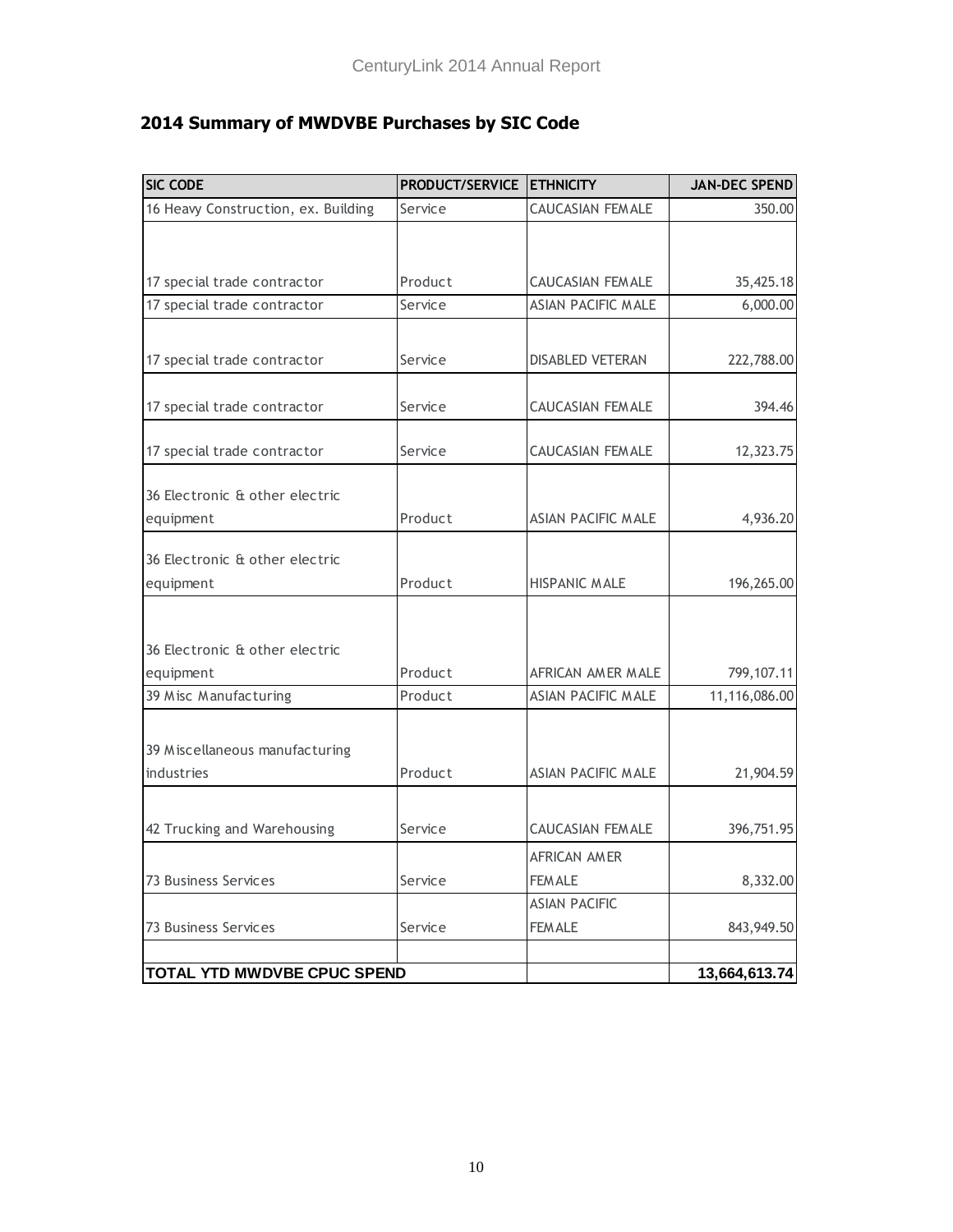# **2014 Summary of MWDVBE Spend % Breakdown**

| <b>Ethnicity</b>           | % of Total CA<br><b>Supply Chain</b><br><b>Spend</b> |
|----------------------------|------------------------------------------------------|
| <b>MINORITY FEMALE</b>     |                                                      |
| AFRICAN AMERICAN           | $0.01\%$                                             |
| <b>ASIAN PACIFIC</b>       | 0.60%                                                |
| <b>CAUCASIAN</b>           | 0.31%                                                |
|                            |                                                      |
|                            |                                                      |
| <b>MINORITY MALE</b>       |                                                      |
| AFRICAN AMERICAN           | 0.57%                                                |
| <b>ASIAN PACIFIC</b>       | 7.89%                                                |
| <b>HISPANIC</b>            | 0.14%                                                |
|                            |                                                      |
| <b>DISABLED VETERAN</b>    | 0.16%                                                |
|                            |                                                      |
| % of Total YTD Spend in CA | 9.68%                                                |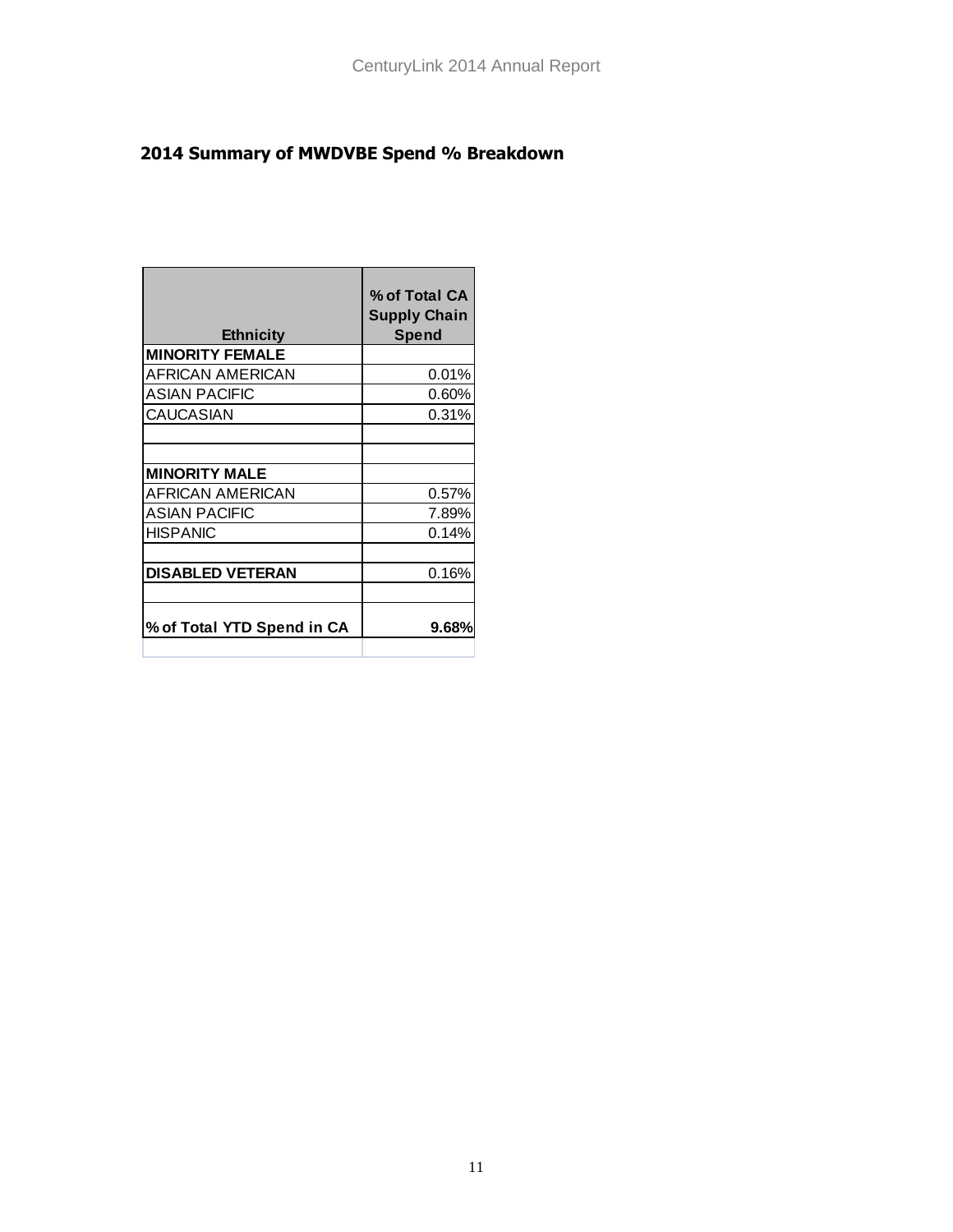#### **2014 Prime Supplier MWDVBE Subcontractor Spend**

|                           |               | <b>MBE</b>   | <b>WBE</b>   |
|---------------------------|---------------|--------------|--------------|
|                           |               | 1,722,475.89 | 3,578,555.12 |
|                           |               |              |              |
| <b>YTD CA Spend Total</b> | \$141,199,283 |              |              |
| % OF SPEND                | 3.75%         |              |              |

### **2014 Data on Number of Suppliers – Utility Specific Spend**

| # of MWDVBEs | <b>DVBE</b> | <b>MBE</b> | <b>WBE</b> | <b>Sand Total</b> |
|--------------|-------------|------------|------------|-------------------|
| Under \$1M   |             |            |            |                   |
| Under \$5M   |             |            |            |                   |
| Over \$5M    |             |            |            |                   |
| <b>Total</b> |             | 8          |            | 14                |

#### **2014 Supplier Payment Data – Utility Specific Spend**

| # of MWDVBEs | <b>IDVBE</b> | <b>IMBE</b>  | <b>IWBE</b> | <b>S</b> rand Total |
|--------------|--------------|--------------|-------------|---------------------|
| Under \$1M   | \$222,788    |              | \$445,245   |                     |
| Under \$5M   |              | \$1,880,494  |             |                     |
| Over \$5M    |              | \$11,116,086 |             |                     |
| <b>Total</b> | \$222,788    | \$12,996,580 | \$445,245   | \$13,664,613        |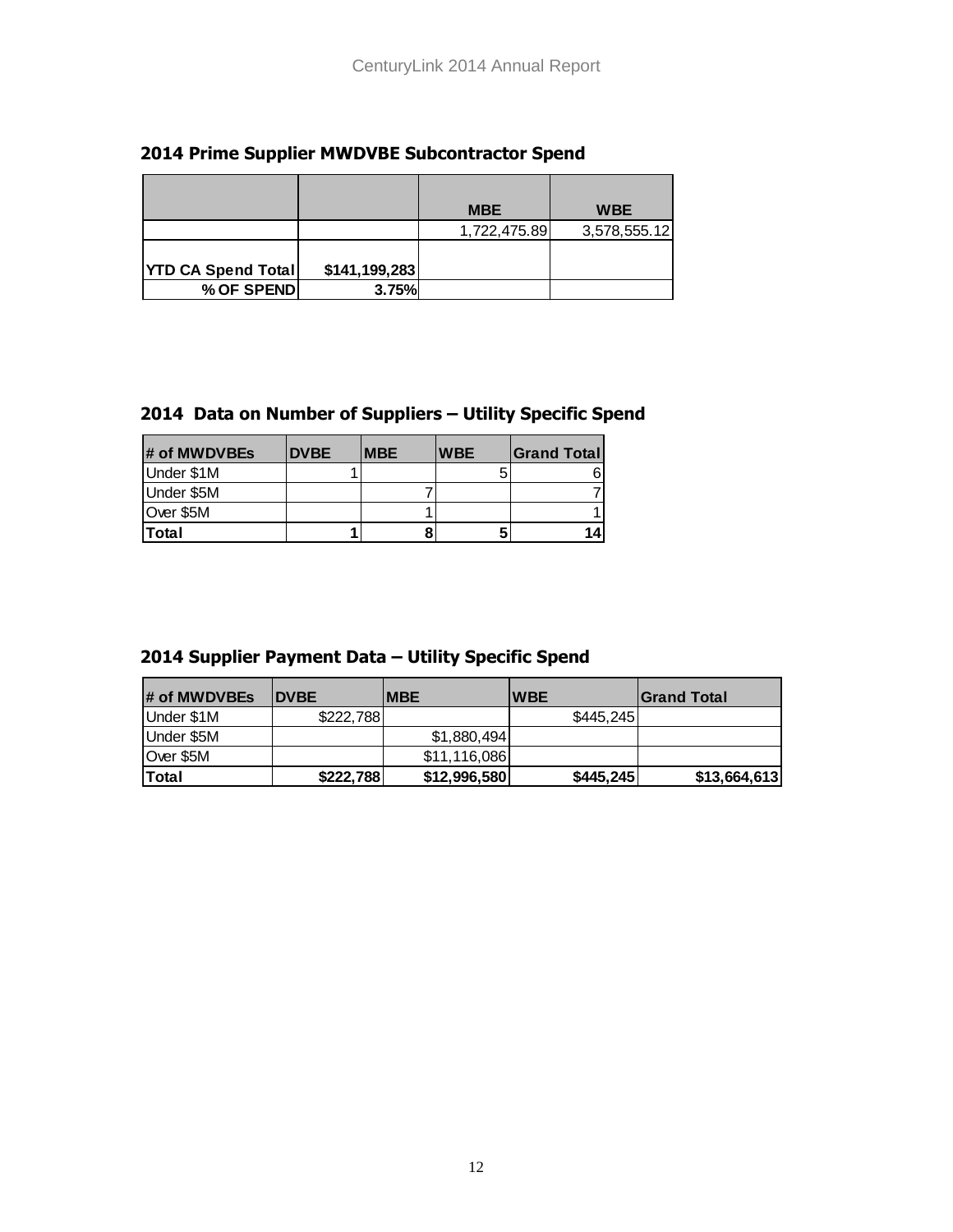# Section 9.1.3

# **Supplier Diversity Program Expenses**

| Wages                         | \$105,000 |
|-------------------------------|-----------|
| Other Employee Expenses       | \$2,200   |
| <b>Program Expenses</b>       | \$89,000  |
| <b>Consultants</b>            | \$63,000  |
| <b>Total Program Expenses</b> | \$259,200 |
|                               |           |

*These are overall expenses for MWDVBE program.*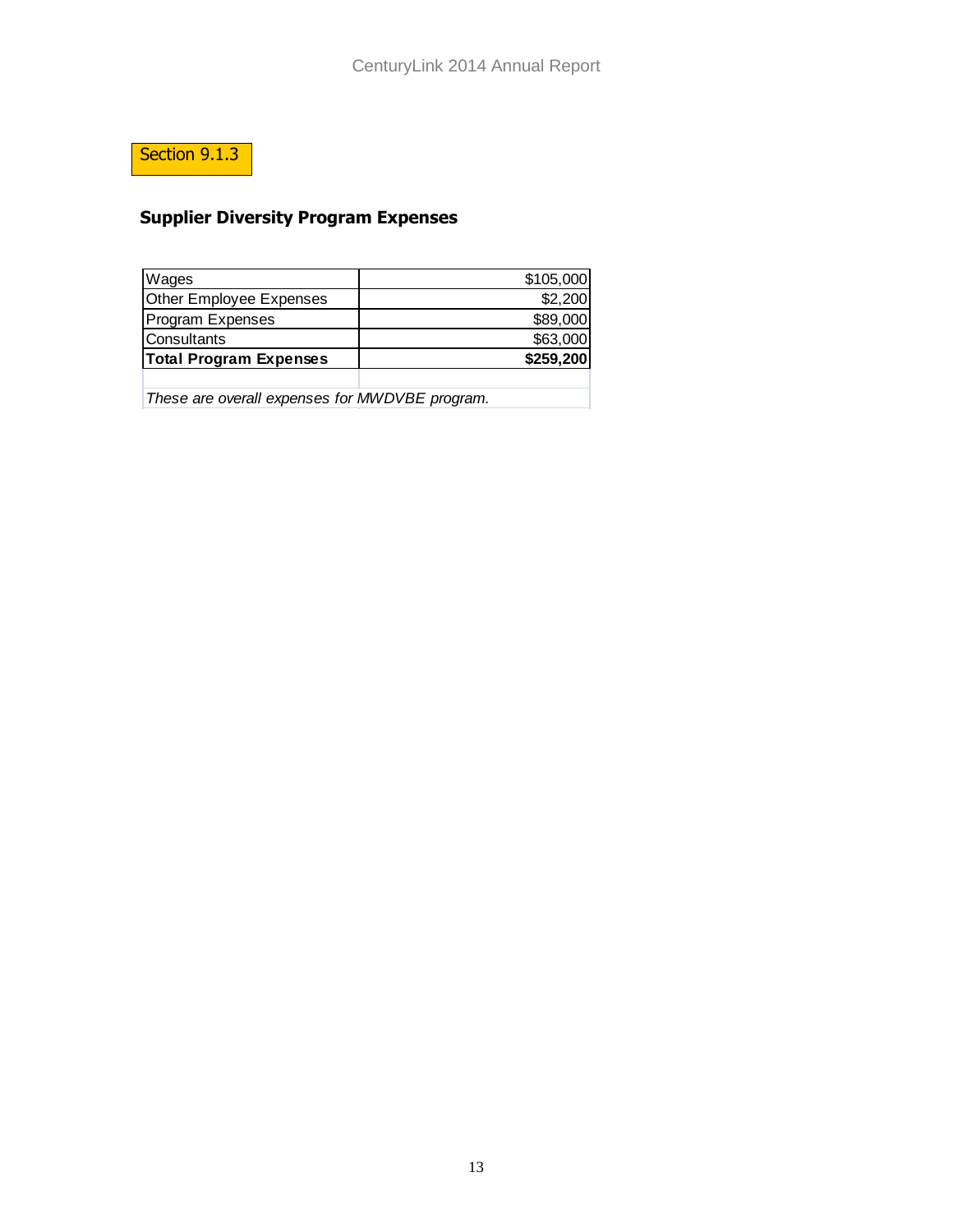

### **DESCRIPTION OF PROGRESS IN MEETING OR EXCEEDING SET GOALS**

- A. The following is an outline of CenturyLink goals and results for 2014:
	- 1. CenturyLink continues to be able to identify all state-specific spend
	- 2. CenturyLink worked with its' top five prime suppliers with spend in California to ensure they are reporting their MWDVBE subcontracting spend through the online tool, and that they are appropriately utilizing CPUC-certified MWDVBE subcontractors. Over 30 prime suppliers with spend in CA reported utilization of MWDVBE subcontractors. CenturyLink will continue to work to identify CPUC certified suppliers utilized by our prime suppliers for reporting purposes.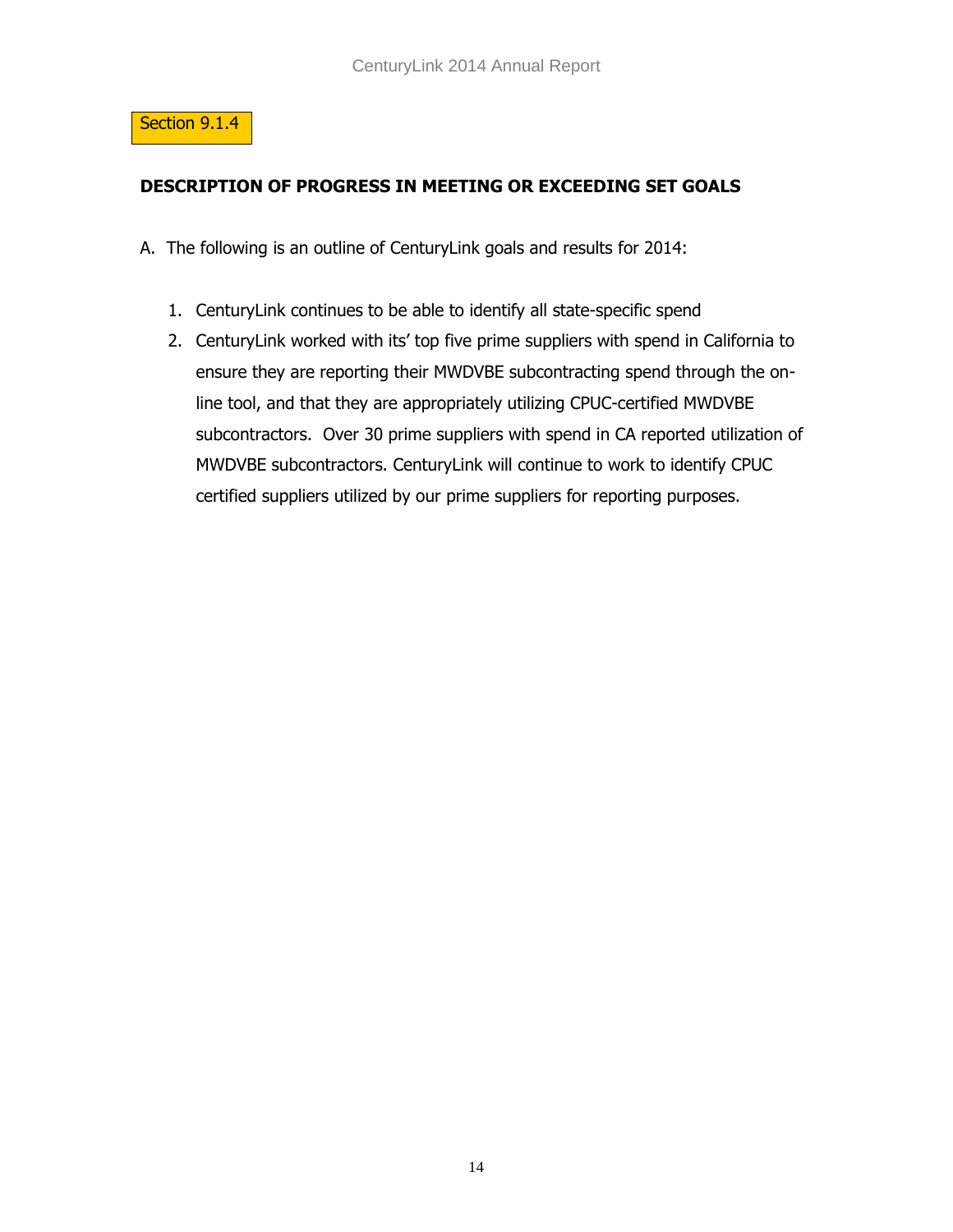

#### **SUMMARY OF UTILIZATION OF MWDVBE SUBCONTRACTORS**

As described earlier in this Report, CenturyLink has contracted with a  $3<sup>rd</sup>$  party solutions provider which allows for on-line reporting capabilities for all CenturyLink Supply Chain suppliers with spend greater than \$500,000 to report their subcontracting efforts. Training is provided quarterly. 10 suppliers were trained in 2014. Suppliers with annual spend of greater than \$500,000 are expected to report their direct spend with MWDVBE subcontractors on a quarterly basis.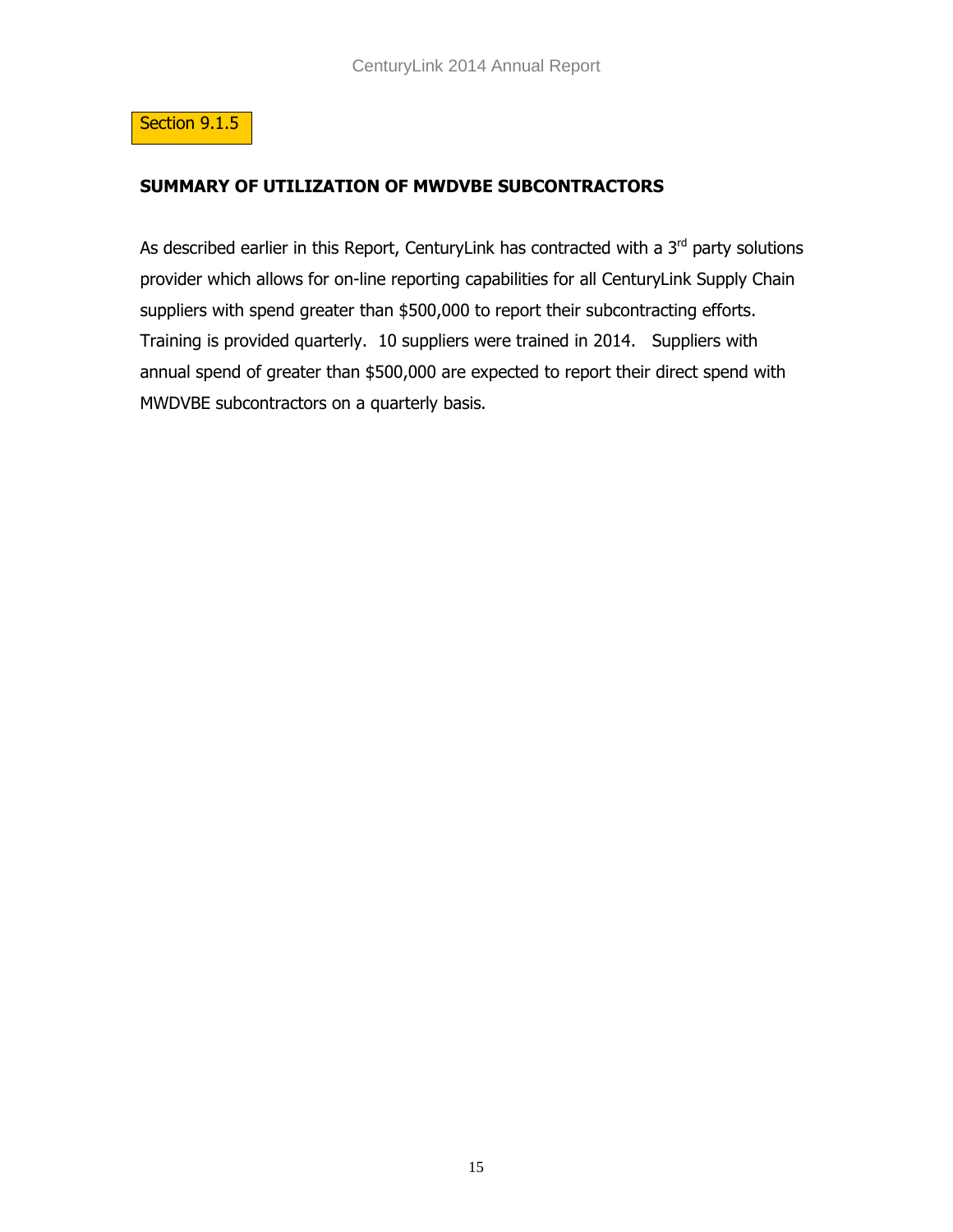

## **LIST OF MWDVBE COMPLAINTS RECEIVED AND CURRENT STATUS**

No complaints from MWDVBEs have been received by CenturyLink.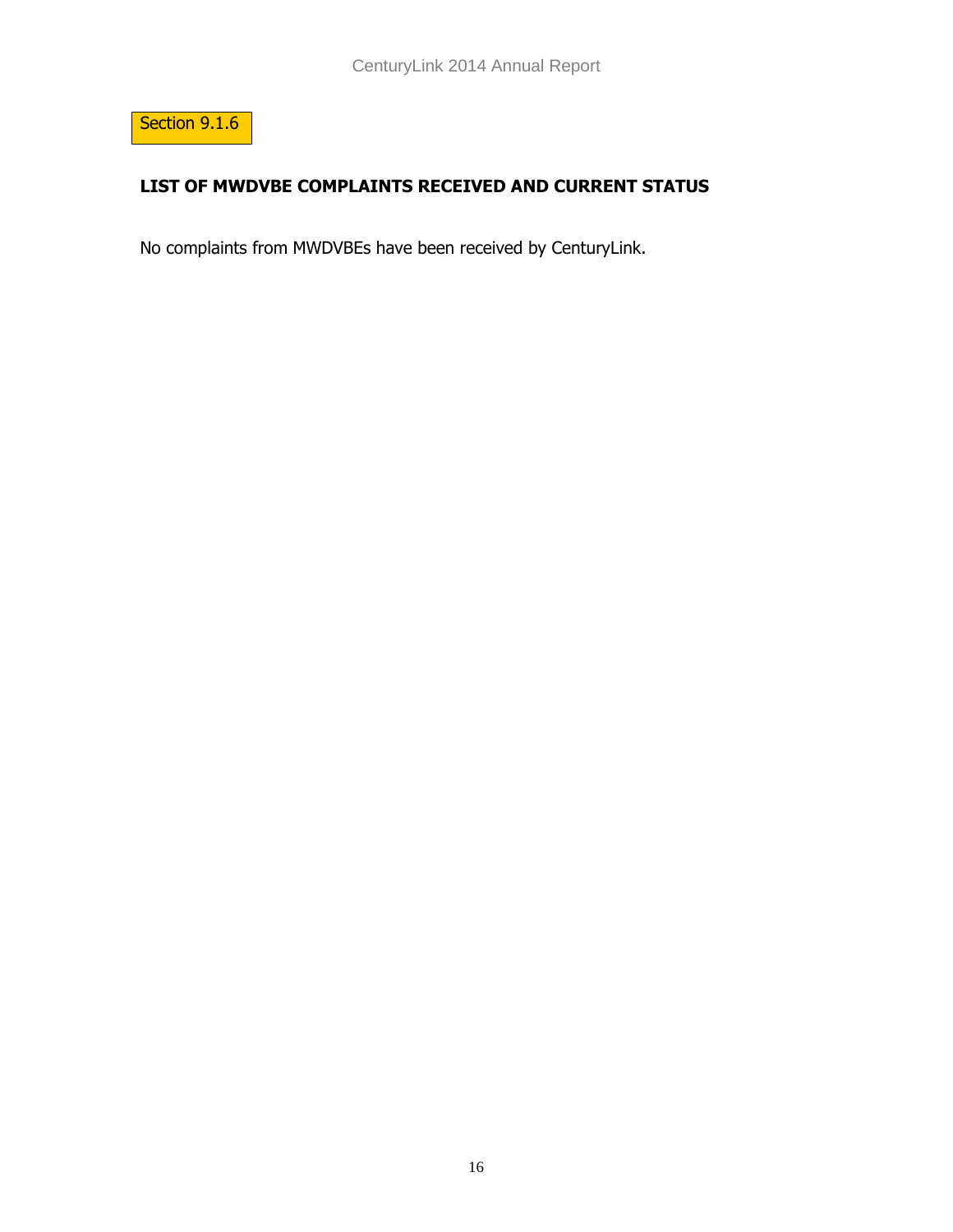

## **SUMMARY OF PURCHASES AND OR CONTRACTS IN EXCLUDED CATEGORIES**

CenturyLink has no excluded categories.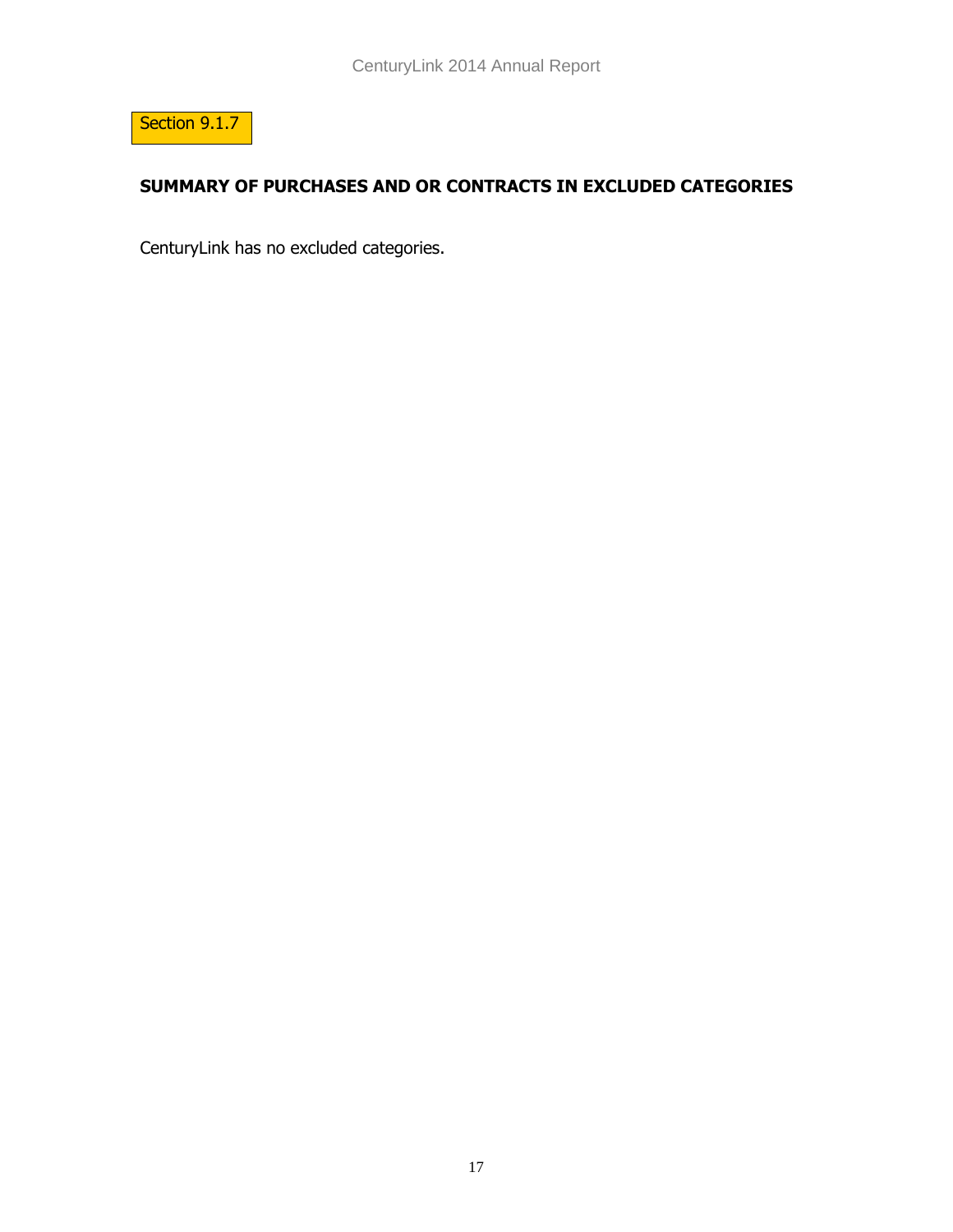#### Section 9.1.8

# **DESCRIPTION OF EFFORTS TO RECRUIT MWDVBE SUPPLIERS IN LOW UTILIZATION CATEGORIES**

#### **1. Public Relations and Advertising Firms**

CenturyLink has had a business relationship for many years with several minority and woman-owned public relations and advertising firms. The efforts to contract with MWDVBEs in these areas continue and identifying CPUC certified firms is a priority for 2015

#### **2. Legal Services, Legal Counsel and Risk Management/Insurance**

CenturyLink has a business relationship with a minority certified law firm. The effort to contract with additional MWDVBE firms in the legal and risk management arenas continues to be a priority.

- Brown Law Group ALC African American firm
- Document Technologies Women owned firm

### **3. Utilities**

Where governed by regulation, CenturyLink sources its energy needs through the regional provider of record (i.e., electricity from power companies, utility companies, etc.) Where unregulated commodities exist, CenturyLink seeks to source via competitive searches, including MWDVBE providers. .

### **4. Airlines**

CenturyLink sources among the air carriers who provide coverage in the routes most frequently used by its corporate travelers. Both Regional and National carriers are considered, with the list of providers determined by geographical coverage abilities.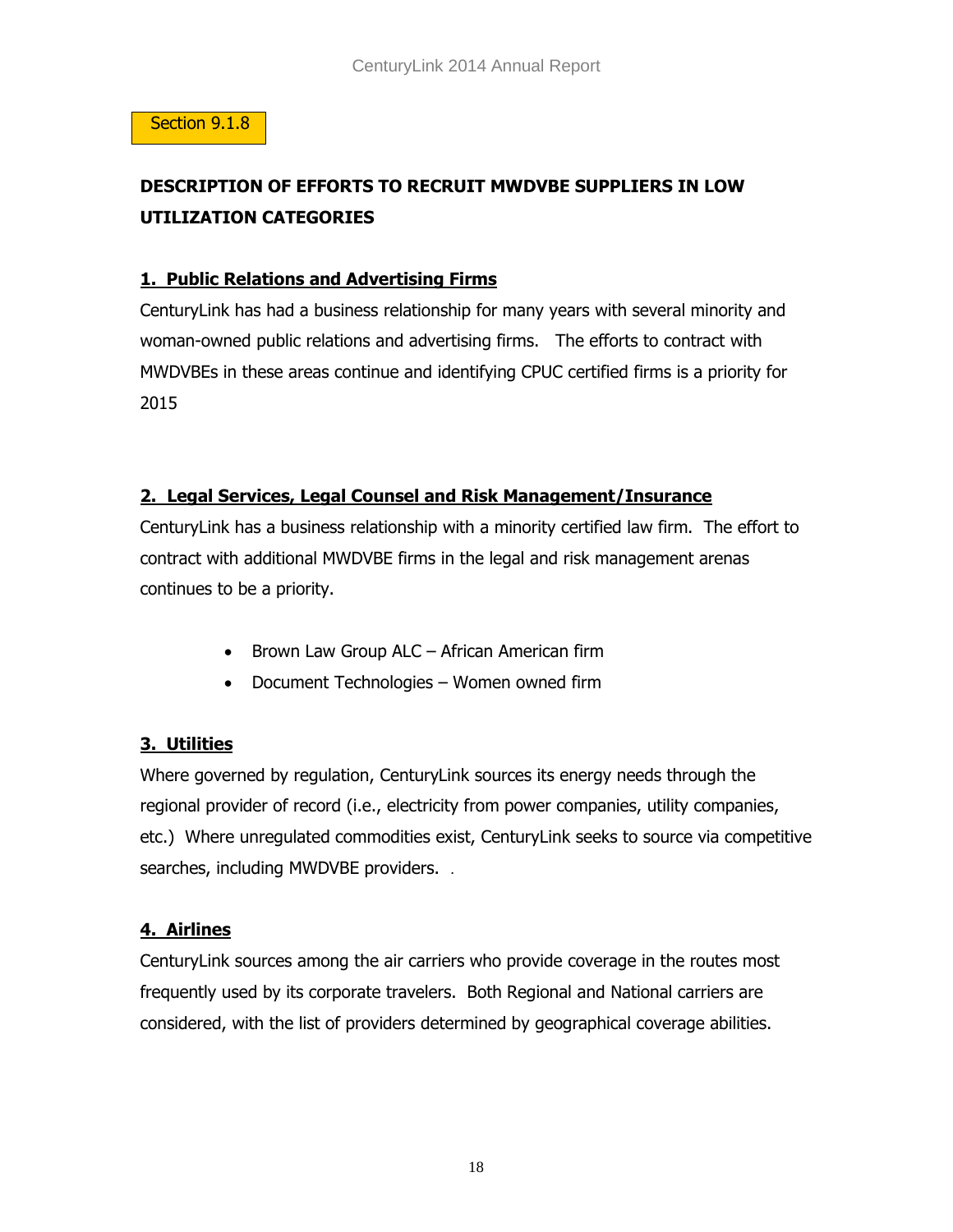CenturyLink contracts with two large airlines and no specific targets for MWDVBE spend have been established.

## **5. Rental Cars**

CenturyLink also contracts with national distribution channels for satisfying rental car needs.

CenturyLink utilizes national car rental agencies, and has established a target of 10% MWDVBE indirect spend with them.

## **6. Hotels**

National Hotel chains are sourced as the primary provider of comprehensive coverage for corporate traveler lodging needs. CenturyLink has not yet identified any hotels that are CPUC-certified.

## **7. Large Financial Organizations**

CenturyLink has not identified any large financial companies that are CPUC-certified.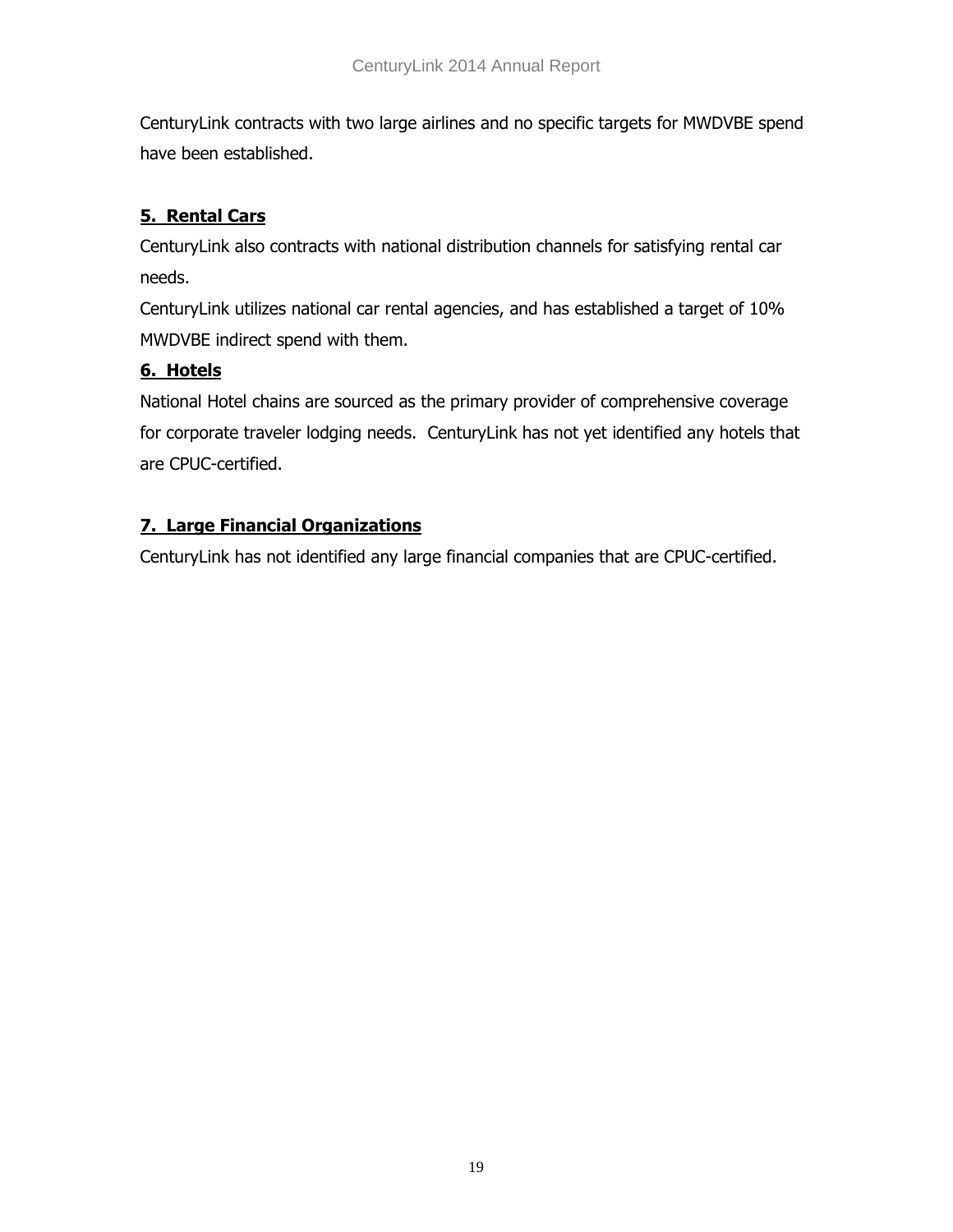

# **Support for Excluded Categories**

CenturyLink has no excluded categories.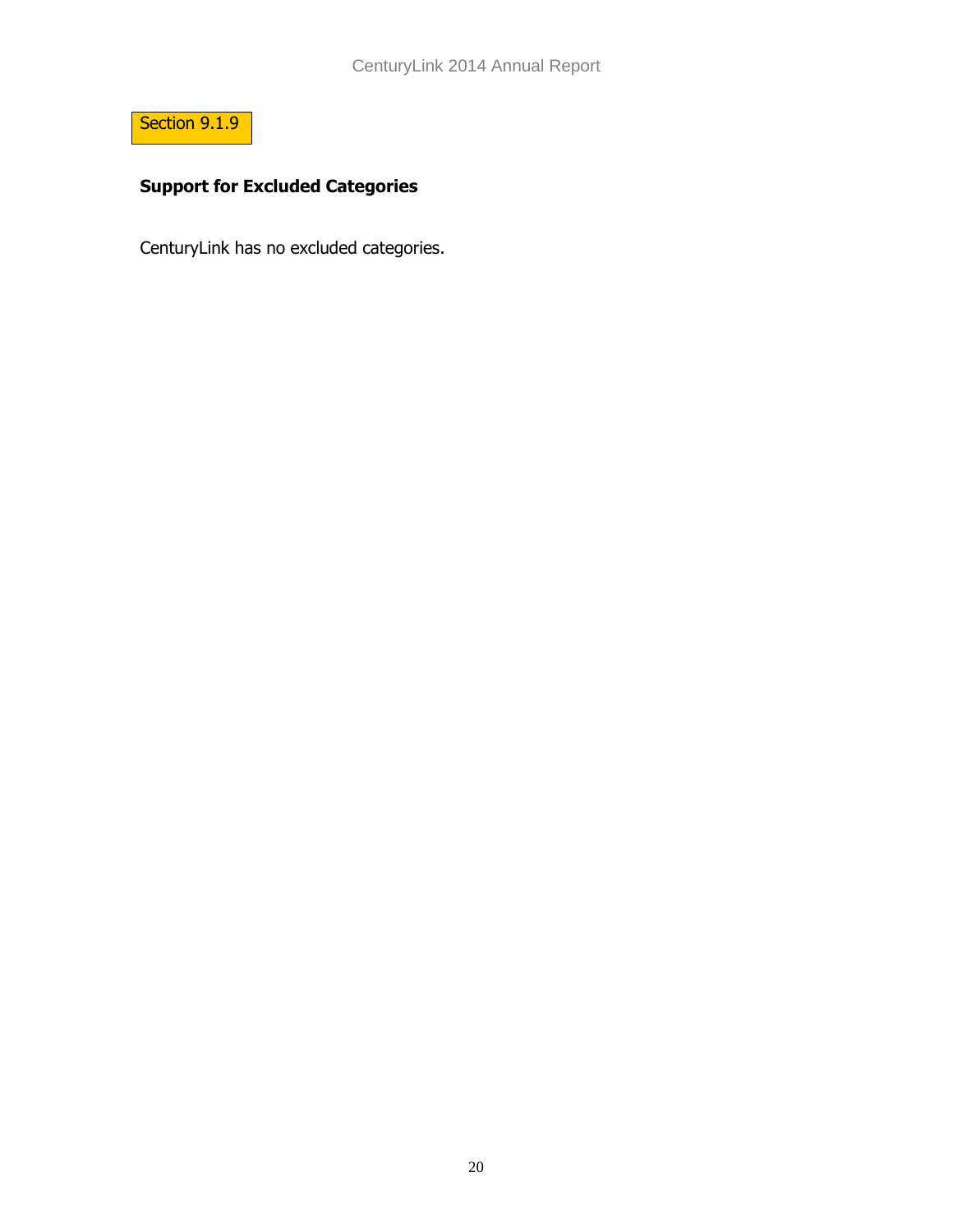#### **2014 ANNUAL PLAN**

### Section 10.1.1

#### **Short-Term Goals, Mid-Term, and Long-Term Goals**

For calendar year 2015, CenturyLink expects to be able to continue to report all of its Supply Chain spending at a state-specific level.

CenturyLink will continue to leverage  $3<sup>rd</sup>$  party databases and on-line reporting system to evaluate supplier spend by commodity, MWDBE suppliers, and CPUC certified suppliers. These reports will be analyzed on a quarterly basis and shared with CenturyLink leadership, CenturyLink Supply Chain Organization, and CenturyLink business units responsible for purchasing products or services.

CenturyLink will continue to focus on overall diversity in 2015. Key activities include

- All employees were required to complete diversity training through our on-line Code of Conduct system.
- Increase participation of marketing opportunities to diverse business and consumer audiences.
- Increase employee participation in resource groups by 18%.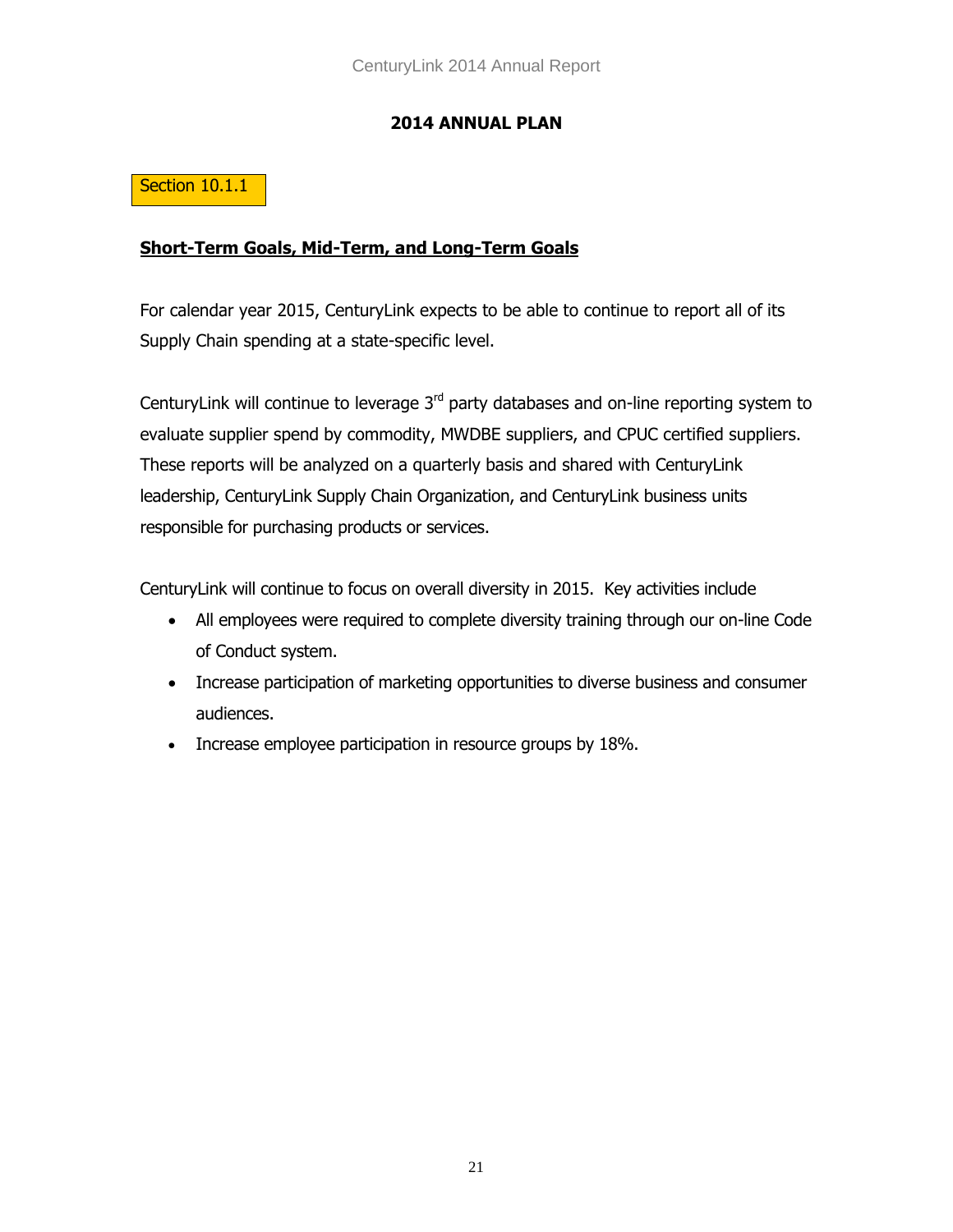### Section 10.1.2

# **Description of MWDVBE Planned Program Activities for 2015 – Internal and External**

- CenturyLink will continue to work with its Prime Suppliers with spend in CA to ensure they are accurately identifying CPUC certified subcontractors and reporting their MWDVBE subcontracting activity.
- Actively continue to identify CPUC certified suppliers within supply chain for utilization in CA business opportunities
- CenturyLink will continue to do training on CA GO 156 with strategic sourcing managers and business unit stakeholders.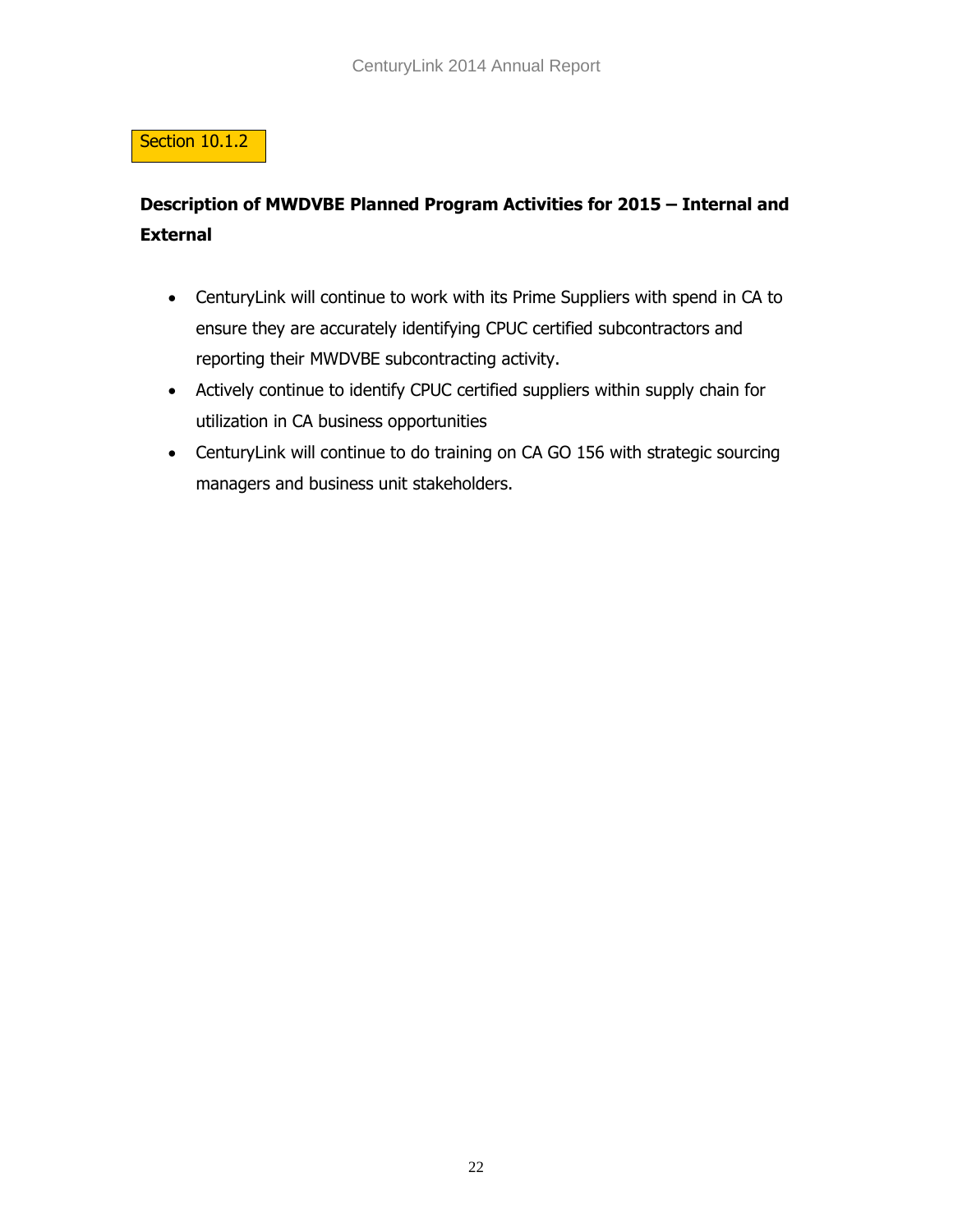#### Section 10.1.3

#### **2015 Plans for recruiting MWDVBE suppliers in low utilization areas**

CenturyLink's Supplier Diversity team will continue to work with the CenturyLink's Supply Chain organization and other internal business units to formulate strategies to increase MWDVBE participation through Request for Proposal bid opportunities and through special efforts to seek and identify MWDVBE suppliers in low utilization categories.

Specifically, CenturyLink's Supplier Diversity staff in partnership with its Supply Chain strategic sourcing teams will take measures to increase MWDVBE suppliers in low utilization categories as follows:

- Utilize referrals from public agencies, Technology Industry Group, trade associations and minority supplier councils
- Actively seek MWDVBE suppliers that meet specific requirements of internal business units
- Facilitate introductory meetings between internal clients, strategic sourcing managers and MWDVBEs
- Connect MWDVBE suppliers with prime non-minority suppliers to explore subcontracting opportunities
- Provide information and education to MWDVBE suppliers on specific requirements and needs of Requests for Proposal to ensure higher rate of success with preparation of responses
- Debrief unsuccessful MWDVBE suppliers and provide guidance to help improve competitiveness in future bidding opportunities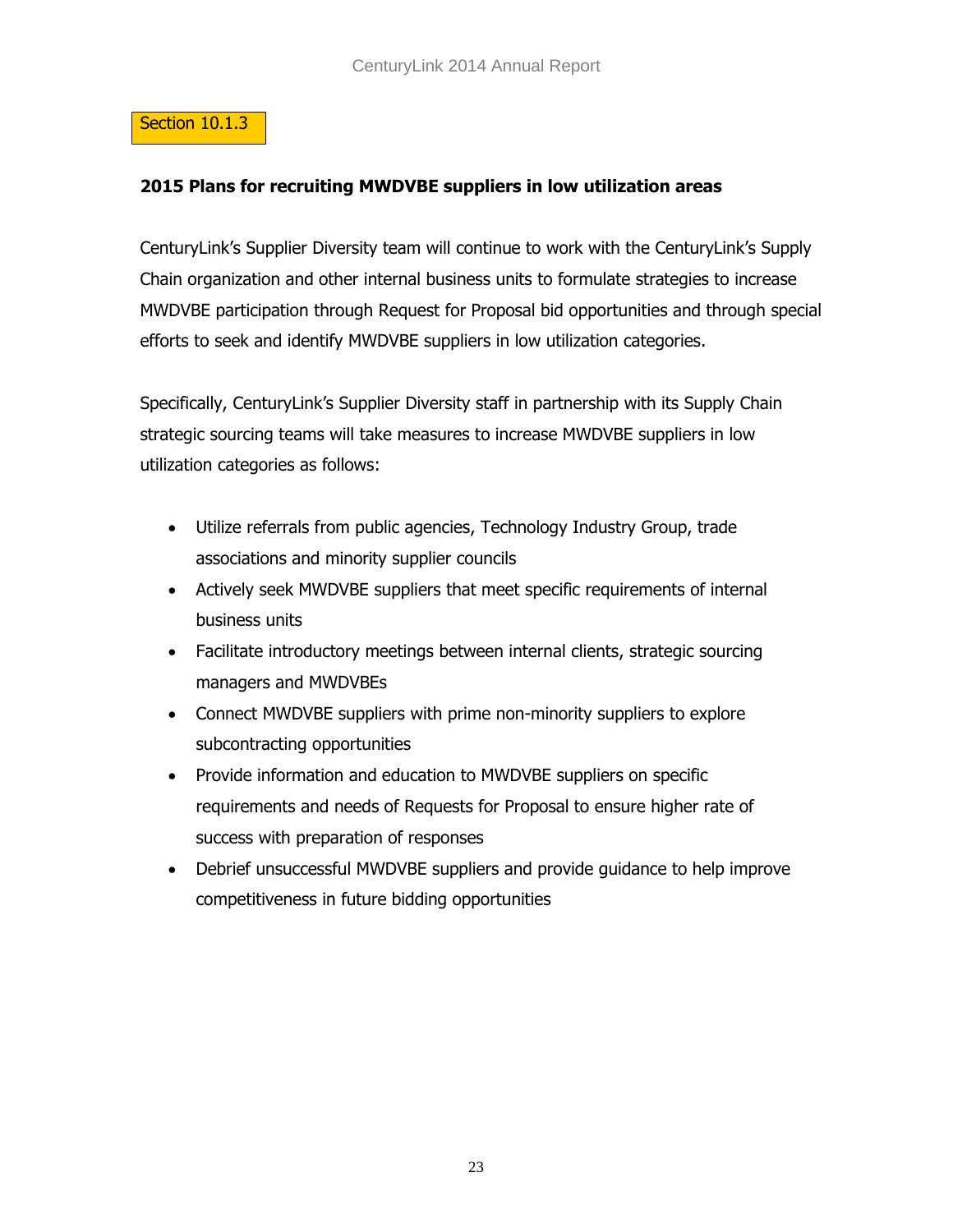#### Section 10.1.5

## **Plans for Encouraging Prime Contractors to Engage MWDVBE Suppliers in Subcontracts**

CenturyLink plans to continue to encourage prime contractors to subcontract with MWDVBE suppliers and will provide specific goals and targets for prime contractors with spend over \$5M to reach their subcontracting commitment to CenturyLink. CenturyLink's subcontracting plan will be strictly adhered to and monitored through annual scorecard meetings with the larger prime contractors and through individual strategic sourcing manager monitoring their assigned prime suppliers.

CenturyLink Supplier Diversity team is also available to assist the supplier with resources and answer questions relative to subcontracting activity.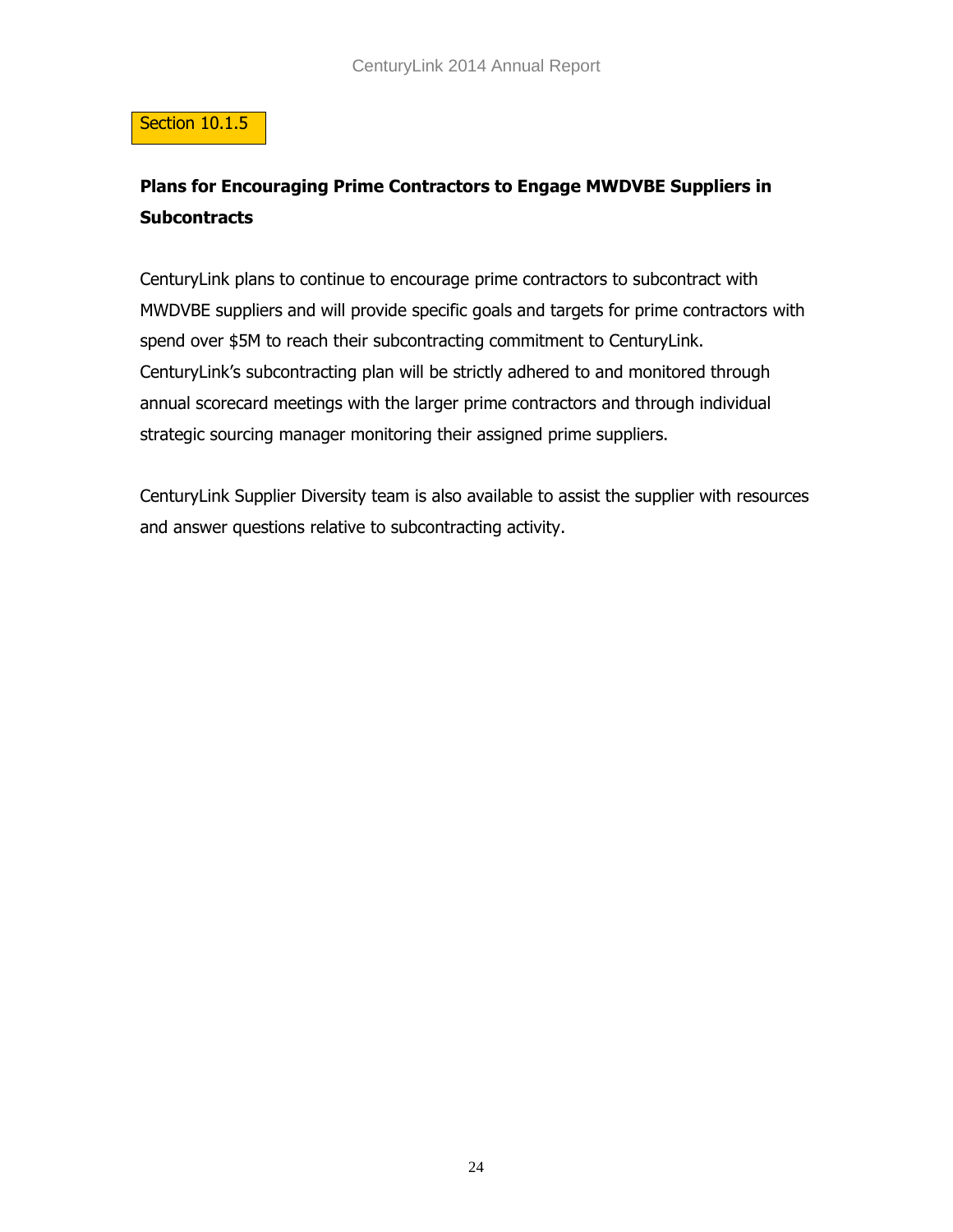

### **Plans for Complying with MWDVBE Program Guidelines**

CenturyLink plans to continue to improve its outreach efforts, and its identification and use of MWDVBE suppliers in California by all the methods described in this Report and Plan.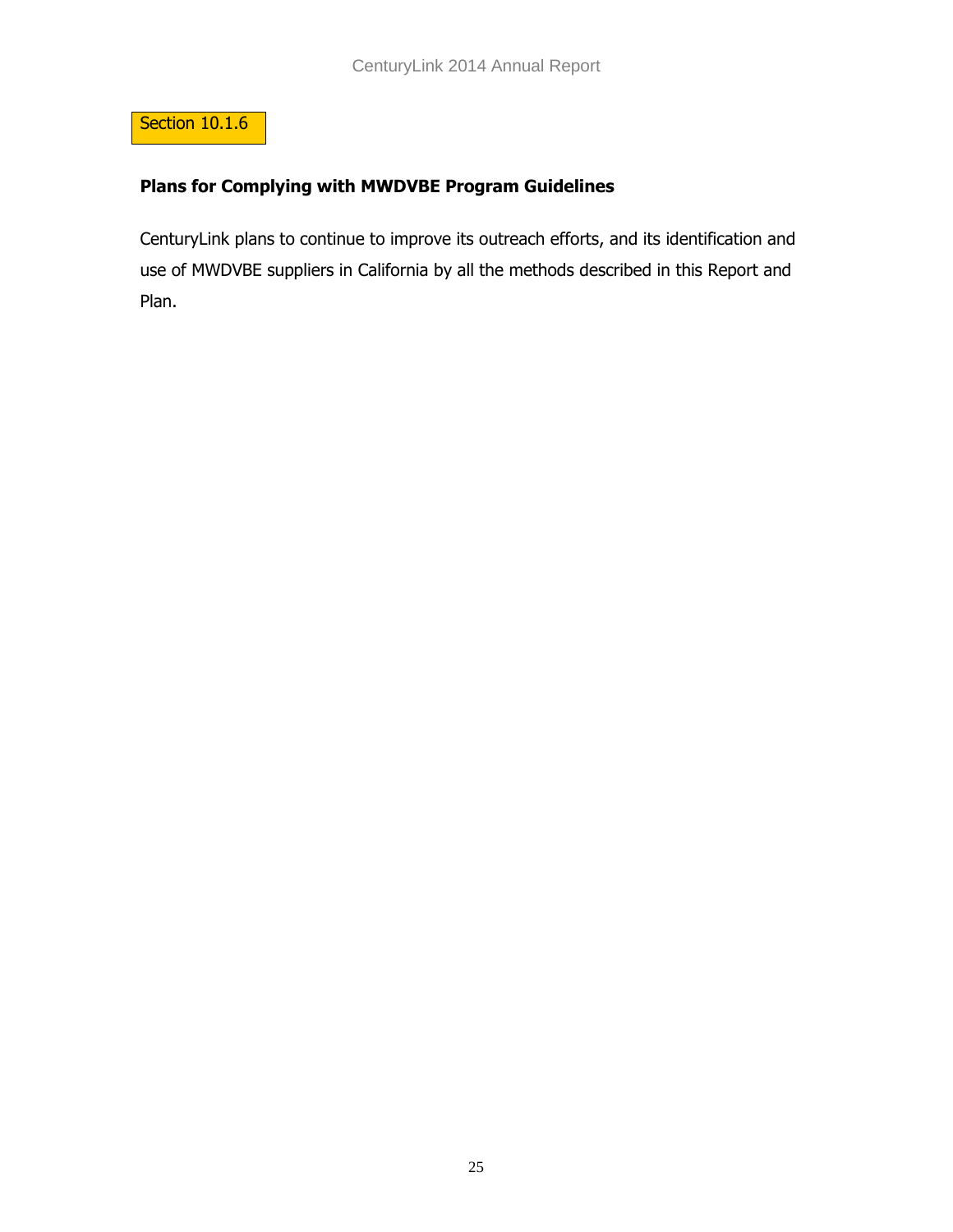Attachment A



# *CenturyLink Supplier Diversity Program*

700 W. Mineral Avenue Littleton, CO 80120

Supplier Name: **CenturyLink** Product/Services: **Telecommunications**

**CenturyLink** (NYSE: CTL) is the third largest telecommunications company in the United States. The company is a global leader in cloud infrastructure and hosted IT solutions for enterprise customers. CenturyLink provides data, voice and managed services to business, government, individual and wholesale customers in local, national and select international markets through our high quality advanced fiber-optic network and multiple data centers. The company also offers advanced entertainment services under the CenturyLink™ Prism™ TV and DIRECTV brands. CenturyLink's customers range from Fortune 500 companies in some of the country's largest cities to families living in rural America. Headquartered in Monroe, La., CenturyLink is an S&P 500 company and is included among the Fortune 500 list of America's largest corporations.

#### **CenturyLink Diversity Steering Committee**

CenturyLink has a senior-level Diversity Steering Committee which shapes and drives the company's overall diversity strategy. The committee is led by the CEO, and members of the CEO's senior leadership team serve on the committee. The committee reviews results, approves and provides guidance and feedback to the company's diversity initiatives, including company culture, employee engagement, marketing, supplier relationships, recruitment and talent development.

CenturyLink believes that embracing diversity and creating a culture of inclusion makes CenturyLink a better company. By incorporating a variety of viewpoints, insights and perspectives, CenturyLink is a better service provider, a better community partner and better able to serve our diverse employee and customer base. The Diversity Steering Committee plays a key leadership role in bringing this philosophy to life within the culture of the company.

#### **CenturyLink Supplier Diversity Vision**

The Supplier Diversity Organization is an integral part of CenturyLink's Global Supply Chain and the team

leader reports directly to the Chief Procurement Officer. CenturyLink values the unique blend of cultural,

social and business expertise, as well as the energy and creativity that diverse suppliers provide, with their

total cost solutions.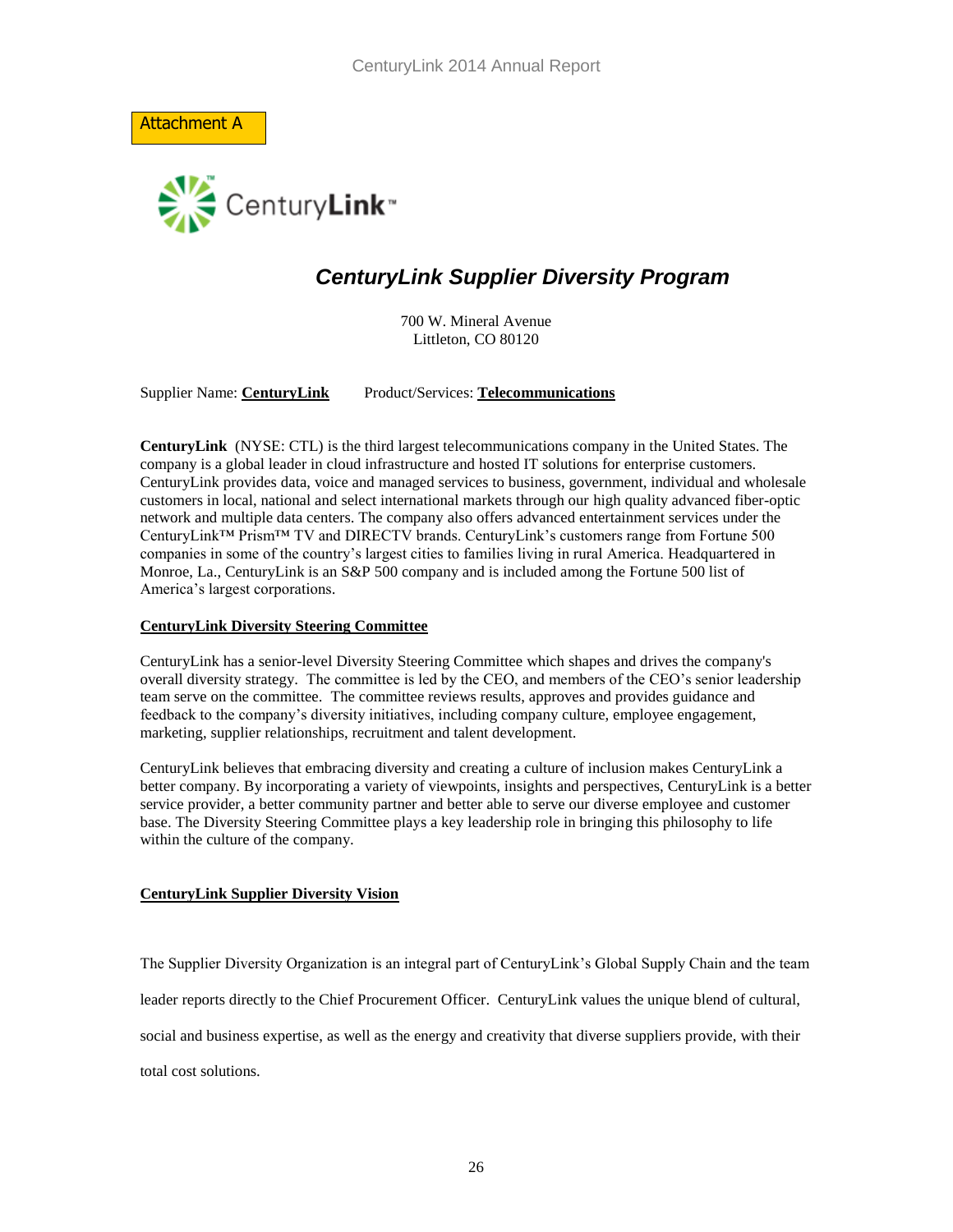The primary goal of our Strategic Sourcing and Supply Chain Organization is to develop and maintain strategic relationships with our suppliers that result in the on-time delivery of the highest quality products and services at the best total cost of acquisition to CenturyLink. An important part of the process is contracting with ethnic minority, women, and disabled veteran owned business enterprises (MWDVBE's) that help us achieve the primary goal.

At CenturyLink, creating sustainable supplier diversity participation in our supply chain is critically important. To accomplish this, we have integrated supplier diversity into our strategic sourcing process through measurable goals and objectives, as well as engaging top suppliers company-wide to increase our indirect spending. Additionally, we hold regular meetings with our top prime suppliers, maintain an open door policy with diverse suppliers, include MWDVBEs as part of RF processes and maintain an active presence in diverse business organizations and local minority and women chambers of commerce.

CenturyLink believes that working with companies owned by ethnic minorities, women and disabled veterans is smart business. Diverse suppliers are strategically sourced to be integrated within the full spectrum of supply chain. Commodities within supply chain routinely sourced for diverse suppliers include, but are not limited to: Advertising/Marketing, Communication Devices, Construction, Fleet, IT, Office Services, Professional Services, Real Estate, Support Hardware, Warehouse/Logistics, and Travel.

#### **CenturyLink Supplier Diversity Reporting**

CenturyLink is proud of its' Supplier Diversity results and we strive to maintain an average of 15% spend annually with MWDVBE's. 2014 MWDVBE spend percentage  $= 14.34\%$ 

CenturyLink's Supplier Diversity organization tracks direct (Tier 1) and indirect (Tier 2) supplier spend by commodity, on a quarterly basis. Diversity categories currently tracked include:

African American Asian-Pacific or Asian-Indian American Hispanic American Native American Woman-owned Service Disabled Veteran-owned Small Disadvantaged Business (SDB) Certified 8 (a) Certified Hub-Zone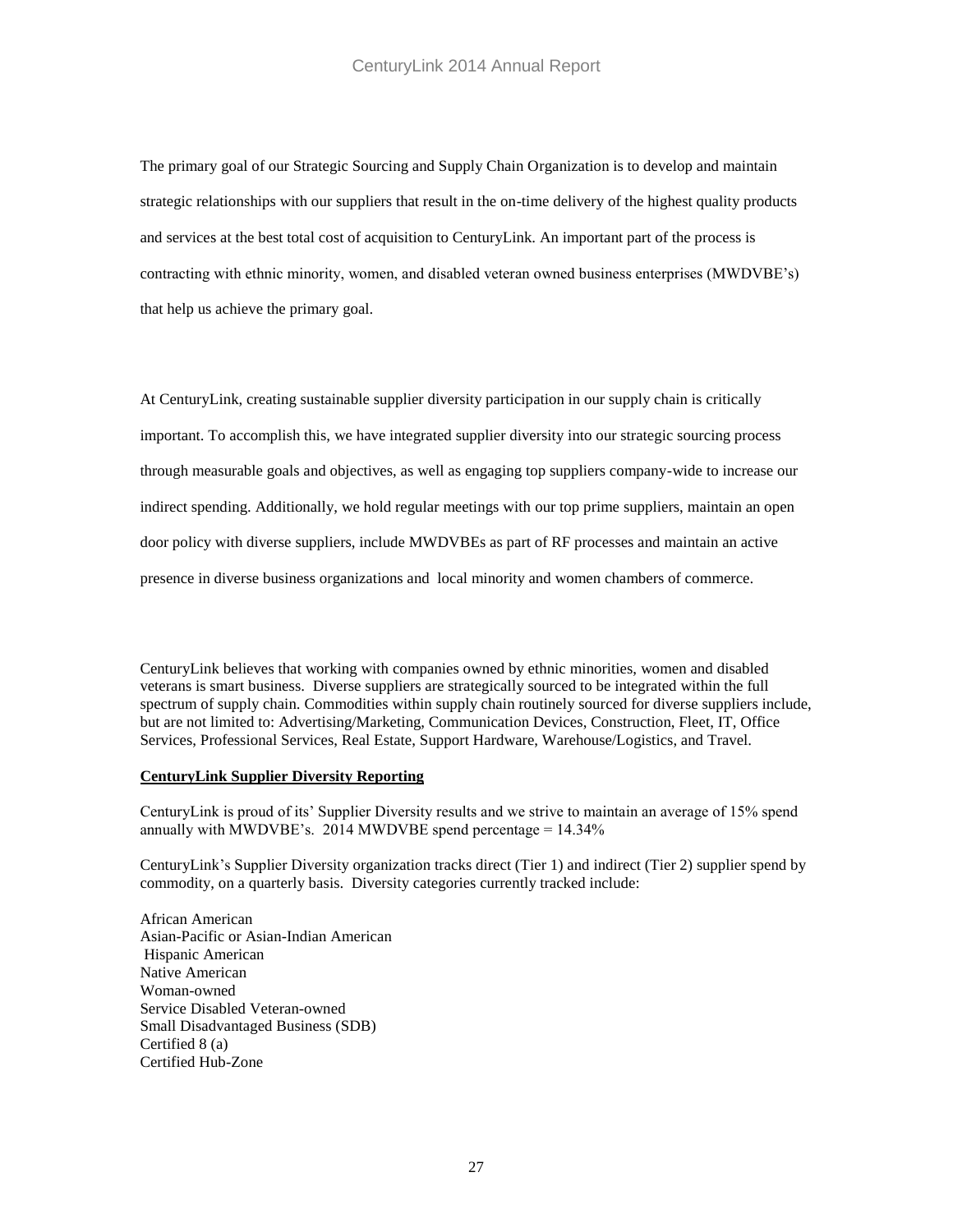In addition, the Supplier Diversity team works with our  $3<sup>rd</sup>$  party solutions supplier to provide on-line reporting and diverse supplier search capabilities for all CenturyLink direct or prime suppliers, with whom CenturyLink spends greater than \$500,000 annually, to report their MWDBVE subcontracting activities. All prime suppliers with an average yearly contract value of \$500,000 are encouraged to have an MWDVBE subcontracting plan as part of their Sourcing contract. CenturyLink currently has its prime suppliers reporting quarterly Tier 2 spend via the online tool.

#### **CenturyLink External Outreach Program**

CenturyLink's small and diverse business outreach includes active participation in the following national and regional organizations:

National –

- Latin American Education Foundation (LAEF)
- National Council of La Raza (NCLR)
- National Minority Business Development Agency (NMBDA)
- National Minority Supplier Development Council (NMSDC) *\* Corporate Member*
- Small Business Administration (SBA)
- Technology (formerly Telecom) Industry Group (TIG) *\*Founding Corporate Member*
- Women's Business Enterprise National Council (WBENC) *\* Corporate Member*

National activities participated include:

- NMSDC annual supplier conference
- Veteran's annual Procurement Conference
- WBENC annual supplier conference

#### Regional –

- Arizona Hispanic Chamber of Commerce
- Asian Chamber of Commerce
- Carolinas Minority Supplier Development Council
- Colorado Black Chamber of Commerce
- Colorado Women's Chamber of Commerce
- Colorado Hispanic Chamber of Commerce
- Maryland/D.C. Minority Supplier Development Council
- Mountain Plains Minority Supplier Development Council
- Northwest Minority Supplier Development Council
- Pacific Southwest Minority Supplier Development Council
- Rocky Mountain Business Opportunity Council
- Rocky Mountain Indian Chamber of Commerce
- Virginia Minority Supplier Development Council, Arlington, VA

Regional activities participated include:

- Access Opportunity Supplier Roundtable presentation panel for MWBEs
- Governor's Procurement Market Place
- Minority Business Opportunity Fair (regional MSDC)
- WBEC-West Supplier Match Maker
- Utility Procurement Forum